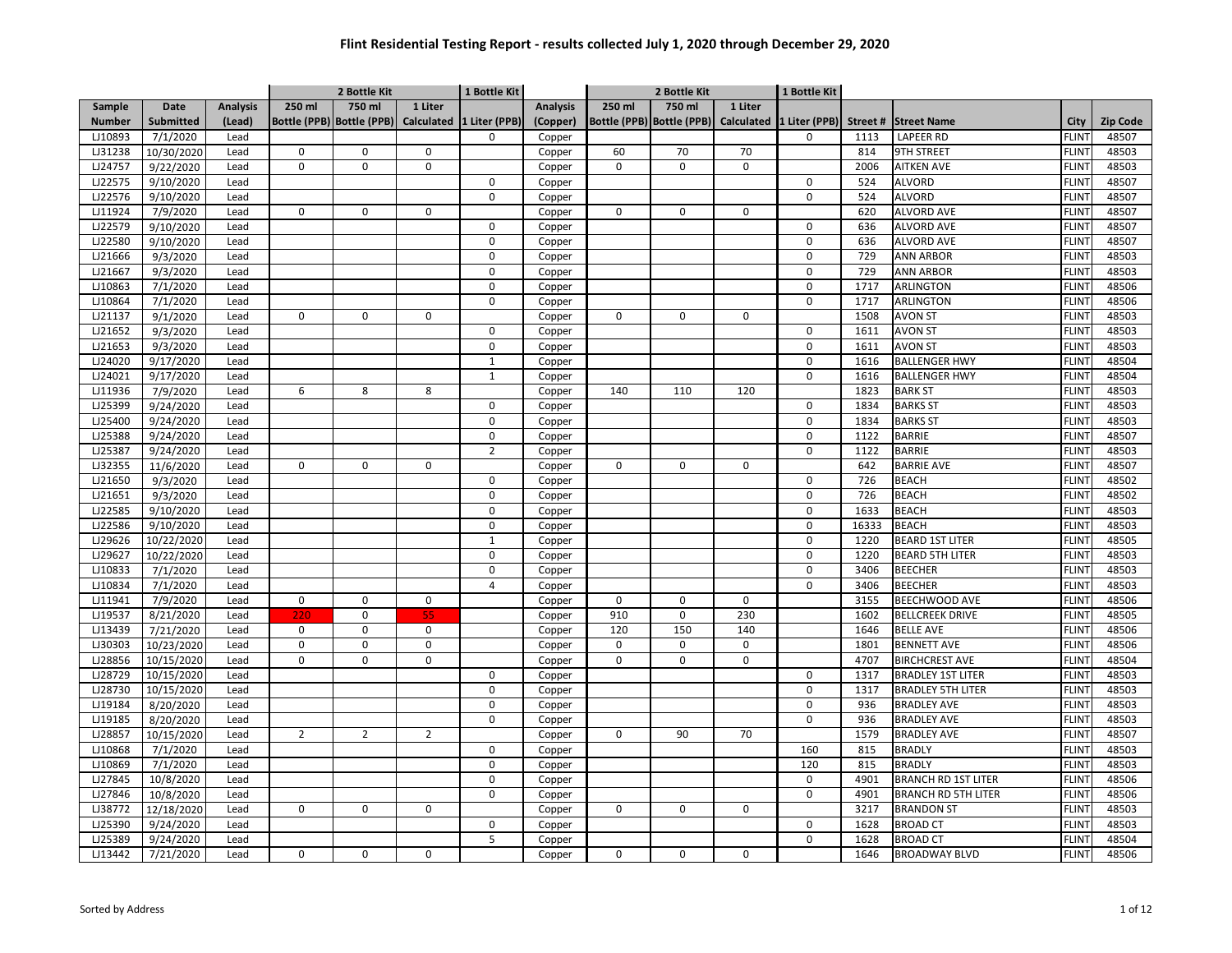|               |                  |                 |              | 2 Bottle Kit              |             | 1 Bottle Kit   |          |             | 2 Bottle Kit                         |             | 1 Bottle Kit  |         |                            |                   |          |
|---------------|------------------|-----------------|--------------|---------------------------|-------------|----------------|----------|-------------|--------------------------------------|-------------|---------------|---------|----------------------------|-------------------|----------|
| Sample        | <b>Date</b>      | <b>Analysis</b> | 250 ml       | 750 ml                    | 1 Liter     |                | Analysis | 250 ml      | 750 ml                               | 1 Liter     |               |         |                            |                   |          |
| <b>Number</b> | <b>Submitted</b> | (Lead)          |              | Bottle (PPB) Bottle (PPB) | Calculated  | 1 Liter (PPB)  | (Copper) |             | Bottle (PPB) Bottle (PPB) Calculated |             | 1 Liter (PPB) | Street# | <b>Street Name</b>         | City              | Zip Code |
| LJ18106       | 8/14/2020        | Lead            | $\Omega$     | $\mathbf 0$               | 0           |                | Copper   | 50          | $\mathbf 0$                          | 0           |               | 1730    | <b>BROADWAY BLVD</b>       | <b>FLINT</b>      | 48506    |
| LJ22603       | 9/10/2020        | Lead            |              |                           |             | 0              | Copper   |             |                                      |             | 0             | 2017    | <b>BROOKS</b>              | <b>FLINT</b>      | 48507    |
| LJ22604       | 9/10/2020        | Lead            |              |                           |             | 0              | Copper   |             |                                      |             | 0             | 2017    | <b>BROOKS</b>              | <b>FLINT</b>      | 48507    |
| LJ29609       | 10/22/2020       | Lead            |              |                           |             | $\mathbf 1$    | Copper   |             |                                      |             | $\Omega$      | 2314    | <b>BROWN ST 1ST LITER</b>  | <b>FLINT</b>      | 48503    |
| LJ29610       | 10/22/2020       | Lead            |              |                           |             | $\overline{2}$ | Copper   |             |                                      |             | 0             | 2314    | <b>BROWN ST 5TH LITER</b>  | <b>FLINT</b>      | 48503    |
| LJ11939       | 7/9/2020         | Lead            | $\mathbf 0$  | $\mathbf 0$               | 0           |                | Copper   | $\mathbf 0$ | $\mathbf 0$                          | $\mathbf 0$ |               | 3609    | <b>BROWNELL BLVD</b>       | <b>FLINT</b>      | 48504    |
| LJ11927       | 7/9/2020         | Lead            | $\pmb{0}$    | $\Omega$                  | $\mathbf 0$ |                | Copper   | 180         | 80                                   | 110         |               | 3304    | <b>BUICK ST</b>            | <b>FLINT</b>      | 48505    |
| LJ15903       | 8/4/2020         | Lead            | $\pmb{0}$    | $\mathbf 0$               | 0           |                | Copper   | $\mathbf 0$ | $\pmb{0}$                            | $\mathbf 0$ |               | 2066    | <b>CARTIER ST</b>          | <b>FLINT</b>      | 48504    |
| LJ19539       | 8/21/2020        | Lead            | $\mathbf 0$  | 0                         | $\mathbf 0$ |                | Copper   | $\mathbf 0$ | $\mathbf 0$                          | $\pmb{0}$   |               | 2128    | <b>CARTIER ST</b>          | <b>FLINT</b>      | 48504    |
| LJ21638       | 9/3/2020         | Lead            | 0            |                           |             |                | Copper   | $\mathbf 0$ |                                      |             |               | 1100    | <b>CEDAR STREET</b>        | <b>FLINT</b>      | 48503    |
| LJ34911       | 11/25/2020       | Lead            | $\Omega$     |                           |             |                | Copper   | $\mathbf 0$ |                                      |             |               | 1100    | <b>CEDAR STREET</b>        | <b>FLINT</b>      | 48503    |
| LJ11928       | 7/9/2020         | Lead            | $\Omega$     | 0                         | 0           |                | Copper   | $\Omega$    | $\mathbf 0$                          | $\mathbf 0$ |               | 1937    | <b>CHELAN ST</b>           | <b>FLIN</b>       | 48503    |
| LJ30933       | 10/29/2020       | Lead            |              |                           |             | $\Omega$       | Copper   |             |                                      |             | 0             | 2725    | CHICAGO 1ST LITER          | <b>FLINT</b>      | 48503    |
| LJ30934       | 10/29/2020       | Lead            |              |                           |             | $\mathbf 0$    | Copper   |             |                                      |             | $\mathbf 0$   | 2725    | <b>CHICAGO 5TH LITER</b>   | <b>FLINT</b>      | 48503    |
| LJ30925       | 10/29/2020       | Lead            |              |                           |             | $\mathbf 0$    | Copper   |             |                                      |             | 0             | 720     | <b>CHURCH 1ST LITER</b>    | <b>FLINT</b>      | 48502    |
| LJ30935       | 10/29/2020       | Lead            |              |                           |             | $\mathbf 0$    | Copper   |             |                                      |             | 0             | 1118    | <b>CHURCH 1ST LITER</b>    | FLINT             | 48502    |
| LJ30926       | 10/29/2020       | Lead            |              |                           |             | $\mathbf 0$    | Copper   |             |                                      |             | 0             | 720     | <b>CHURCH 5TH LITER</b>    | <b>FLINT</b>      | 48502    |
| LJ30936       | 10/29/2020       | Lead            |              |                           |             | 0              | Copper   |             |                                      |             | 0             | 1118    | <b>CHURCH 5TH LITER</b>    | <b>FLINT</b>      | 48502    |
| LJ24759       | 9/22/2020        | Lead            | $\mathbf 0$  | $\mathbf 0$               | 0           |                | Copper   | $\mathbf 0$ | $\mathbf 0$                          | $\mathbf 0$ |               | 2630    | <b>CIRCLE DR</b>           | <b>FLINT</b>      | 48507    |
| LJ25385       | 9/24/2020        | Lead            |              |                           |             | $\Omega$       | Copper   |             |                                      |             | 60            | 3509    | <b>CIRCLE DR</b>           | <b>FLINT</b>      | 48507    |
| LJ25386       | 9/24/2020        | Lead            |              |                           |             | $\mathbf 0$    | Copper   |             |                                      |             | 0             | 3509    | <b>CIRCLE DR</b>           | <b>FLINT</b>      | 48507    |
| LJ18105       | 8/14/2020        | Lead            | $\Omega$     | 0                         | 0           |                | Copper   | 50          | $\mathbf 0$                          | $\Omega$    |               | 2701    | <b>CIRCLE DRIVE</b>        | <b>FLINT</b>      | 48507    |
| LJ30921       | 10/29/2020       | Lead            |              |                           |             | $\mathbf 0$    | Copper   |             |                                      |             | $\mathbf 0$   | 3217    | <b>CLAIRMONT 1ST LITER</b> | <b>FLINT</b>      | 48504    |
| LJ30922       | 10/29/2020       | Lead            |              |                           |             | $\overline{2}$ | Copper   |             |                                      |             | 0             | 3217    | <b>CLAIRMONT 5TH LITER</b> | <b>FLINT</b>      | 48506    |
| LJ25391       | 9/24/2020        | Lead            |              |                           |             | $\mathbf 0$    | Copper   |             |                                      |             | 0             | 2039    | <b>CLIFFORD</b>            | <b>FLINT</b>      | 48503    |
| LJ25392       | 9/24/2020        | Lead            |              |                           |             | 0              | Copper   |             |                                      |             | 0             | 2039    | <b>CLIFFORD</b>            | <b>FLINT</b>      | 48503    |
| LJ21641       | 9/3/2020         | Lead            | $\Omega$     |                           |             |                | Copper   | 100         |                                      |             |               | 5018    | <b>CLIO ROAD</b>           | <b>FLINT</b>      | 48504    |
| LJ34906       | 11/25/2020       | Lead            | $\Omega$     |                           |             |                | Copper   | 80          |                                      |             |               | 5018    | <b>CLIO ROAD</b>           | <b>FLINT</b>      | 48504    |
| LJ27507       | 10/6/2020        | Lead            | $\mathbf 0$  | 0                         | 0           |                | Copper   | $\mathbf 0$ | $\mathbf 0$                          | $\mathbf 0$ |               | 1802    | <b>COLCHESTER</b>          | <b>FLINT</b>      | 48503    |
| LJ29343       | 10/20/2020       | Lead            | $\Omega$     | $\mathbf 0$               | $\mathbf 0$ |                | Copper   | 150         | 110                                  | 120         |               | 1802    | <b>COLECHESTER</b>         | <b>FLINT</b>      | 48503    |
| LJ38774       | 12/18/2020       | Lead            | $\mathbf 0$  | $\mathbf 0$               | $\mathbf 0$ |                | Copper   | $\mathbf 0$ | $\mathbf 0$                          | $\mathbf 0$ |               | 706     | <b>COLUMBIA DR</b>         | <b>FLINT</b>      | 48503    |
| LJ38773       | 12/18/2020       | Lead            | $\mathbf 0$  | 0                         | 0           |                | Copper   | 60          | $\pmb{0}$                            | $\pmb{0}$   |               | 3506    | <b>COMANCHE AVE</b>        | <b>FLINT</b>      | 48507    |
| LJ23393       | 9/15/2020        | Lead            | $\mathbf{1}$ | $\mathbf 0$               | 0           |                | Copper   | 80          | 150                                  | 130         |               | 411     | <b>COMMONWEALTH AVE</b>    | <b>FLINT</b>      | 48504    |
| LJ26858       | 10/1/2020        | Lead            |              |                           |             | $\Omega$       | Copper   |             |                                      |             | 0             | 606     | <b>COMMONWEALTH AVE</b>    | <b>FLINT</b>      | 48503    |
| LJ26859       | 10/1/2020        | Lead            |              |                           |             | $\Omega$       | Copper   |             |                                      |             | 0             | 606     | COMMONWEALTH AVE           | <b>FLIN</b>       | 48503    |
| LJ26851       | 10/1/2020        | Lead            |              |                           |             | $\Omega$       | Copper   |             |                                      |             | 0             | 618     | COMMONWEALTH AVE           | <b>FLINT</b>      | 48503    |
| LJ26850       | 10/1/2020        | Lead            |              |                           |             | $\mathbf{1}$   | Copper   |             |                                      |             | 0             | 618     | COMMONWEALTH AVE           | <b>FLINT</b>      | 48503    |
| LJ30941       | 10/29/2020       | Lead            |              |                           |             | $\overline{2}$ | Copper   |             |                                      |             | 0             | 808     | COMMONWEALTH AVE 1ST LITER | <b>FLINT</b>      | 48503    |
| LJ30942       | 10/29/2020       | Lead            |              |                           |             | $\overline{2}$ | Copper   |             |                                      |             | 0             | 808     | COMMONWEALTH AVE 5TH LITER | <b>FLINT</b>      | 48507    |
| LJ32358       | 11/6/2020        | Lead            | $\mathbf 0$  | 0                         | $\mathbf 0$ |                | Copper   | $\mathbf 0$ | $\mathbf 0$                          | 0           |               | 2812    | <b>CONCORD ST</b>          | <b>FLINT</b>      | 48504    |
| LJ20432       | 8/27/2020        | Lead            |              |                           |             | 0              | Copper   |             |                                      |             | 0             | 2317    | CORUNNA                    | <b>FLINT</b>      | 48503    |
| LJ20433       | 8/27/2020        | Lead            |              |                           |             | $\mathbf 0$    | Copper   |             |                                      |             | 0             | 2317    | CORUNNA                    | <b>FLINT</b>      | 48503    |
| LJ10877       | 7/1/2020         | Lead            |              |                           |             | $\Omega$       | Copper   |             |                                      |             | $\Omega$      | 2505    | CORUNNA                    | <b>FLIN</b>       | 48503    |
| LJ10876       | 7/1/2020         | Lead            |              |                           |             | $\overline{2}$ | Copper   |             |                                      |             | 0             | 2505    | CORUNNA                    | <b>FLINT</b>      | 48507    |
| LJ21636       | 9/3/2020         | Lead            | $\mathbf 0$  |                           |             |                | Copper   | $\mathbf 0$ |                                      |             |               | 3521    | <b>CORUNNA ROAD</b>        | <b>FLINT</b>      | 48503    |
| LJ34908       | 11/25/2020       | Lead            | $\pmb{0}$    |                           |             |                | Copper   | $\mathbf 0$ |                                      |             |               | 3521    | <b>CORUNNA ROAD</b>        | <b>FLINT</b>      | 48503    |
| LJ23994       | 9/17/2020        | Lead            |              |                           |             | 1              | Copper   |             |                                      |             | 60            | 629     | <b>COTTAGE GROVE</b>       | FLIN <sup>-</sup> | 48507    |
| LJ23995       | 9/17/2020        | Lead            |              |                           |             | $\overline{2}$ | Copper   |             |                                      |             | 0             | 629     | <b>COTTAGE GROVE</b>       | FLINT             | 48507    |
| LJ29342       | 10/20/2020       | Lead            | 0            | 0                         | 0           |                | Copper   | 0           | 0                                    | 0           |               | 2224    | <b>CRACKER AVE</b>         | <b>FLINT</b>      | 48503    |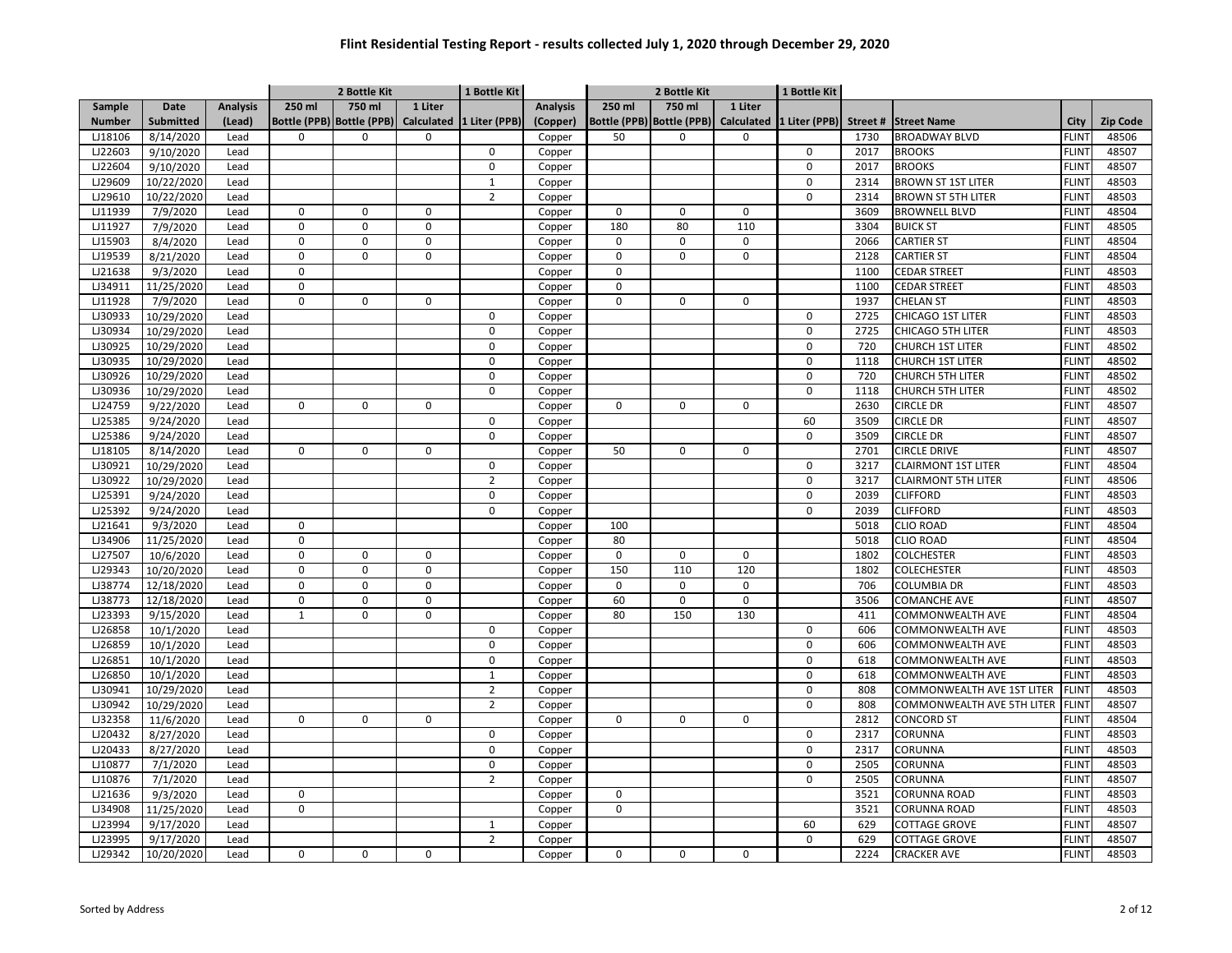|               |                  |                 |              | 2 Bottle Kit |             | 1 Bottle Kit                                       |                 |             | 2 Bottle Kit                         |         | 1 Bottle Kit  |         |                             |              |                 |
|---------------|------------------|-----------------|--------------|--------------|-------------|----------------------------------------------------|-----------------|-------------|--------------------------------------|---------|---------------|---------|-----------------------------|--------------|-----------------|
| Sample        | Date             | <b>Analysis</b> | 250 ml       | 750 ml       | 1 Liter     |                                                    | <b>Analysis</b> | 250 ml      | 750 ml                               | 1 Liter |               |         |                             |              |                 |
| <b>Number</b> | <b>Submitted</b> | (Lead)          |              |              |             | Bottle (PPB) Bottle (PPB) Calculated 1 Liter (PPB) | (Copper)        |             | Bottle (PPB) Bottle (PPB) Calculated |         | 1 Liter (PPB) | Street# | <b>Street Name</b>          | City         | <b>Zip Code</b> |
| LJ10866       | 7/1/2020         | Lead            |              |              |             | 0                                                  | Copper          |             |                                      |         | $\mathbf 0$   | 502     | CRAPO                       | <b>FLINT</b> | 48503           |
| LJ10867       | 7/1/2020         | Lead            |              |              |             | $\mathbf 0$                                        | Copper          |             |                                      |         | $\mathbf 0$   | 502     | CRAPO                       | <b>FLINT</b> | 48503           |
| LJ19182       | 8/20/2020        | Lead            |              |              |             | $\mathbf 0$                                        | Copper          |             |                                      |         | $\mathbf 0$   | 502     | CRAPO                       | <b>FLINT</b> | 48503           |
| LJ19183       | 8/20/2020        | Lead            |              |              |             | $\mathbf 0$                                        | Copper          |             |                                      |         | 0             | 502     | CRAPO                       | <b>FLINT</b> | 48503           |
| LJ30931       | 10/29/2020       | Lead            |              |              |             | $\Omega$                                           | Copper          |             |                                      |         | $\mathbf 0$   | 612     | <b>CRAPO 1ST LITER</b>      | <b>FLINT</b> | 48503           |
| LJ30932       | 10/29/2020       | Lead            |              |              |             | $\mathbf 0$                                        | Copper          |             |                                      |         | $\mathbf 0$   | 612     | <b>CRAPO 5TH LITER</b>      | <b>FLINT</b> | 48503           |
| LJ27849       | 10/8/2020        | Lead            |              |              |             | 0                                                  | Copper          |             |                                      |         | 0             | 502     | <b>CRAPO ST 1ST LITER</b>   | <b>FLINT</b> | 48503           |
| LJ27850       | 10/8/2020        | Lead            |              |              |             | $\mathbf 0$                                        | Copper          |             |                                      |         | $\mathbf 0$   | 502     | CRAPO ST 5TH DRAW           | <b>FLINT</b> | 48503           |
| LJ20390       | 8/27/2020        | Lead            |              |              |             | $\mathbf 0$                                        | Copper          |             |                                      |         | 0             | 705     | CRAWFORD                    | <b>FLINT</b> | 48507           |
| LJ20391       | 8/27/2020        | Lead            |              |              |             | 0                                                  | Copper          |             |                                      |         | $\Omega$      | 705     | CRAWFORD                    | <b>FLINT</b> | 48507           |
| LJ20420       | 8/27/2020        | Lead            |              |              |             | $\mathbf 0$                                        | Copper          |             |                                      |         | $\mathbf 0$   | 718     | CRAWFORD                    | <b>FLINT</b> | 48507           |
| LJ20421       | 8/27/2020        | Lead            |              |              |             | $\mathbf 0$                                        | Copper          |             |                                      |         | $\mathbf 0$   | 718     | CRAWFORD                    | <b>FLINT</b> | 48507           |
| LJ30939       | 10/29/2020       | Lead            |              |              |             | $\Omega$                                           | Copper          |             |                                      |         | $\mathbf 0$   | 1703    | <b>CRESCENT 1ST LITER</b>   | <b>FLINT</b> | 48503           |
| LJ32039       | 11/5/2020        | Lead            |              |              |             | $\mathbf 0$                                        | Copper          |             |                                      |         | 60            | 1704    | <b>CRESCENT 1ST LITER</b>   | <b>FLINT</b> | 48503           |
| LJ30940       | 10/29/2020       | Lead            |              |              |             | $\mathbf 0$                                        | Copper          |             |                                      |         | $\mathbf 0$   | 1703    | <b>CRESCENT 5TH LITER</b>   | <b>FLINT</b> | 48503           |
| LJ32040       | 11/5/2020        | Lead            |              |              |             | $\mathbf{1}$                                       | Copper          |             |                                      |         | $\mathbf 0$   | 1704    | <b>CRESCENT 5TH LITER</b>   | <b>FLINT</b> | 48504           |
| LJ24758       | 9/22/2020        | Lead            | $\mathbf 0$  | 0            | $\mathbf 0$ |                                                    | Copper          | $\mathbf 0$ | $\pmb{0}$                            | 0       |               | 4709    | <b>CRESTBROOK LANE</b>      | FLINT        | 48507           |
| LJ33559       | 11/13/2020       | Lead            | $\mathbf 0$  | $\Omega$     | 0           |                                                    | Copper          | $\mathbf 0$ | $\pmb{0}$                            | 0       |               | 2728    | CRESTWOOD DR                | <b>FLINT</b> | 48505           |
| LJ30929       | 10/29/2020       | Lead            |              |              |             | $\mathbf 0$                                        | Copper          |             |                                      |         | $\mathbf 0$   | 2710    | <b>CUMMINGS 1ST LITER</b>   | <b>FLINT</b> | 48503           |
| LJ30930       | 10/29/2020       | Lead            |              |              |             | $\mathbf 0$                                        | Copper          |             |                                      |         | $\mathbf 0$   | 2710    | <b>CUMMINGS 5TH LITER</b>   | <b>FLINT</b> | 48503           |
| LJ19538       | 8/21/2020        | Lead            | $\pmb{0}$    | 0            | $\mathbf 0$ |                                                    | Copper          | $\mathbf 0$ | $\pmb{0}$                            | 0       |               | 3320    | <b>DAKOTA AVE</b>           | <b>FLINT</b> | 48506           |
| LJ21139       | 9/1/2020         | Lead            | $\mathbf 0$  | $\mathbf 0$  | $\mathbf 0$ |                                                    | Copper          | $\mathbf 0$ | $\pmb{0}$                            | 0       |               | 3705    | <b>DARCEY LN</b>            | <b>FLINT</b> | 48506           |
| LJ21140       | 9/1/2020         | Lead            | $\mathbf{1}$ | 0            | $\mathbf 0$ |                                                    | Copper          | $\mathbf 0$ | $\pmb{0}$                            | 0       |               | 3705    | <b>DARCEY LN</b>            | <b>FLINT</b> | 48505           |
| LJ20431       | 8/27/2020        | Lead            |              |              |             | $\mathbf 0$                                        | Copper          |             |                                      |         | 0             | 2100    | <b>DAVISON</b>              | <b>FLINT</b> | 48506           |
| LJ20430       | 8/27/2020        | Lead            |              |              |             | 6                                                  | Copper          |             |                                      |         | 0             | 2100    | <b>DAVISON</b>              | FLINT        | 48503           |
| LJ15054       | 7/30/2020        | Lead            |              |              |             | $\mathbf 0$                                        | Copper          |             |                                      |         | 0             | 1427    | <b>DAVISON RD</b>           | <b>FLINT</b> | 48506           |
| LJ15053       | 7/30/2020        | Lead            |              |              |             | 3                                                  | Copper          |             |                                      |         | 0             | 1427    | <b>DAVISON RD</b>           | <b>FLINT</b> | 48503           |
| LJ32037       | 11/5/2020        | Lead            |              |              |             | $\mathbf 0$                                        | Copper          |             |                                      |         | 90            | 2221    | <b>DAVISON RD 1ST LITER</b> | <b>FLINT</b> | 48506           |
| LJ32038       | 11/5/2020        | Lead            |              |              |             | $\mathbf 0$                                        | Copper          |             |                                      |         | 0             | 2221    | DAVISON RD 5TH LITER        | <b>FLINT</b> | 48506           |
| LJ21631       | 9/3/2020         | Lead            | $\pmb{0}$    |              |             |                                                    | Copper          | $\mathbf 0$ |                                      |         |               | 3802    | <b>DAVISON ROAD</b>         | <b>FLINT</b> | 48506           |
| LJ34903       | 11/25/2020       | Lead            | $\pmb{0}$    |              |             |                                                    | Copper          | $\mathbf 0$ |                                      |         |               | 3802    | <b>DAVISON ROAD</b>         | <b>FLINT</b> | 48506           |
| LJ30927       | 10/29/2020       | Lead            |              |              |             | $\overline{2}$                                     | Copper          |             |                                      |         | $\mathbf 0$   | 1656    | DAVISON ROAD 1ST LITER      | <b>FLINT</b> | 48503           |
| LJ30928       | 10/29/2020       | Lead            |              |              |             | $\mathbf 0$                                        | Copper          |             |                                      |         | $\mathbf 0$   | 1656    | DAVISON ROAD 5TH LITER      | <b>FLINT</b> | 48506           |
| LJ25722       | 9/25/2020        | Lead            | $\mathbf 0$  | 0            | 0           |                                                    | Copper          | $\mathbf 0$ | $\pmb{0}$                            | 0       |               | 3112    | <b>DEARBORN AVE</b>         | <b>FLINT</b> | 48507           |
| LJ37330       | 12/11/2020       | Lead            | $\Omega$     | $\pmb{0}$    | $\mathsf 0$ |                                                    | Copper          | 70          | 50                                   | 60      |               | 3401    | <b>DEARBORN AVE</b>         | <b>FLINT</b> | 48507           |
| LJ23987       | 9/17/2020        | Lead            |              |              |             | $\mathbf{1}$                                       | Copper          |             |                                      |         | $\mathbf 0$   | 713     | <b>DICKINSON</b>            | <b>FLINT</b> | 48504           |
| LJ23986       | 9/17/2020        | Lead            |              |              |             | $\overline{2}$                                     | Copper          |             |                                      |         | 100           | 713     | <b>DICKINSON</b>            | <b>FLINT</b> | 48504           |
| LJ21656       | 9/3/2020         | Lead            |              |              |             | 0                                                  | Copper          |             |                                      |         | 0             | 726     | <b>DICKINSON</b>            | <b>FLINT</b> | 48504           |
| LJ21657       | 9/3/2020         | Lead            |              |              |             | 0                                                  | Copper          |             |                                      |         | 0             | 726     | <b>DICKINSON</b>            | FLINT        | 48504           |
| LJ10808       | 7/1/2020         | Lead            |              |              |             | 0                                                  | Copper          |             |                                      |         | 110           | 907     | <b>DUPONT</b>               | <b>FLINT</b> | 48504           |
| LJ10807       | 7/1/2020         | Lead            |              |              |             | 5                                                  | Copper          |             |                                      |         | 60            | 907     | <b>DUPONT</b>               | <b>FLINT</b> | 48507           |
| LJ10829       | 7/1/2020         | Lead            |              |              |             | $\mathbf 0$                                        | Copper          |             |                                      |         | $\mathbf 0$   | 908     | <b>DUPONT</b>               | <b>FLINT</b> | 48504           |
| LJ10830       | 7/1/2020         | Lead            |              |              |             | $\mathbf 0$                                        | Copper          |             |                                      |         | 50            | 908     | <b>DUPONT</b>               | FLINT        | 48504           |
| LJ11932       | 7/9/2020         | Lead            | $\mathbf 0$  | 0            | $\mathbf 0$ |                                                    | Copper          | $\mathbf 0$ | $\mathbf 0$                          | 0       |               | 3501    | <b>DUPONT</b>               | <b>FLINT</b> | 48504           |
| LJ21633       | 9/3/2020         | Lead            | $\mathbf 0$  |              |             |                                                    | Copper          | $\mathbf 0$ |                                      |         |               | 1416    | <b>DUPONT STREET</b>        | FLINT        | 48503           |
| LJ34907       | 11/25/2020       | Lead            | $\pmb{0}$    |              |             |                                                    | Copper          | $\mathsf 0$ |                                      |         |               | 1416    | <b>DUPONT STREET</b>        | <b>FLINT</b> | 48503           |
| LJ32043       | 11/5/2020        | Lead            |              |              |             | 0                                                  | Copper          |             |                                      |         | 70            | 1415    | <b>DURAND 1ST LITER</b>     | <b>FLINT</b> | 48503           |
| LJ32044       | 11/5/2020        | Lead            |              |              |             | $\mathbf 0$                                        | Copper          |             |                                      |         | 0             | 1415    | <b>DURAND 5TH LITER</b>     | FLINT        | 48503           |
| LJ15905       | 8/4/2020         | Lead            | 0            | 0            | 0           |                                                    | Copper          | 0           | 0                                    | 0       |               | 607     | E 2ND AVE APT 201           | <b>FLINT</b> | 48502           |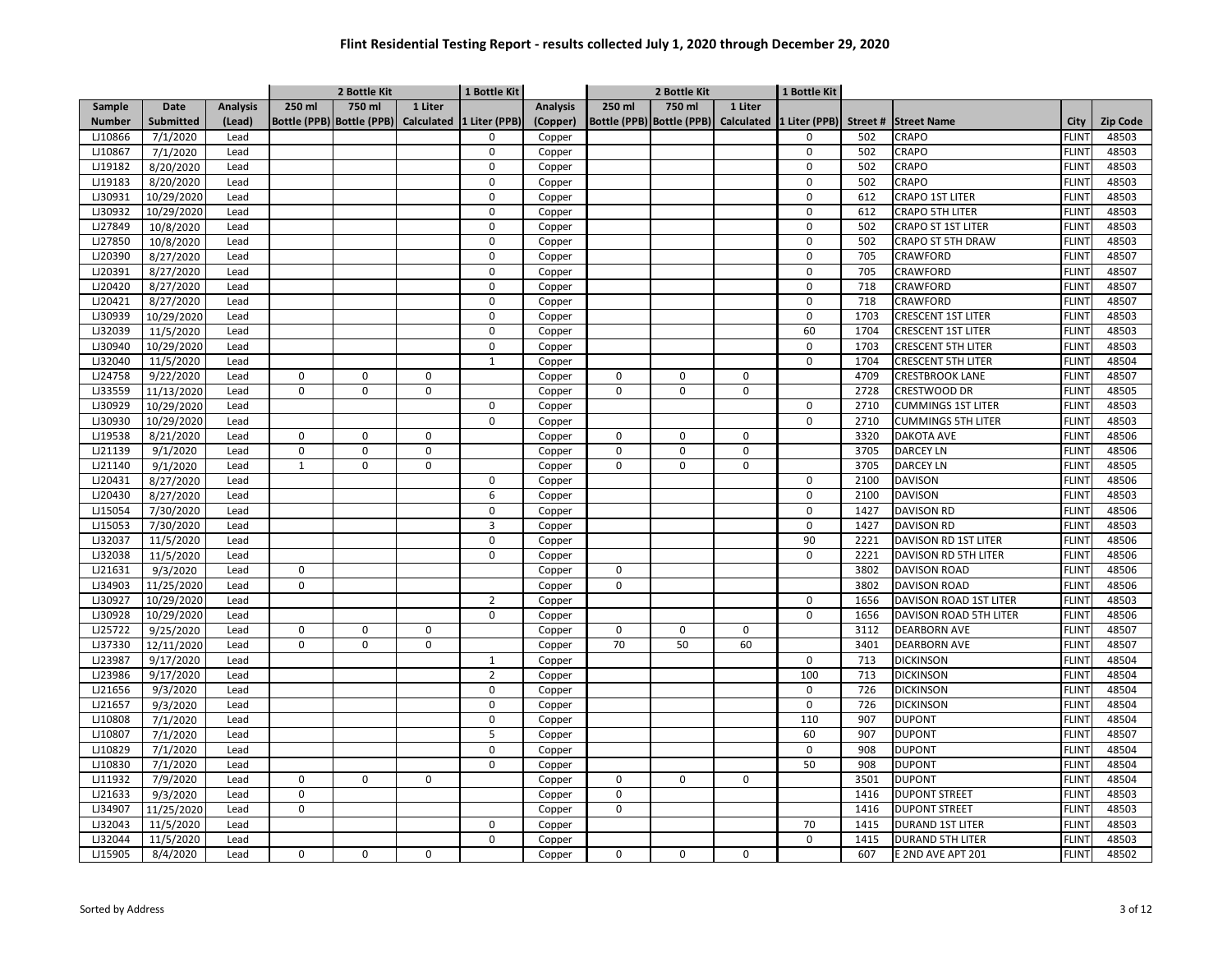|               |             |                 |                | 2 Bottle Kit |              | 1 Bottle Kit                                       |                 |              | 2 Bottle Kit              |                   | 1 Bottle Kit  |         |                            |              |                 |
|---------------|-------------|-----------------|----------------|--------------|--------------|----------------------------------------------------|-----------------|--------------|---------------------------|-------------------|---------------|---------|----------------------------|--------------|-----------------|
| Sample        | <b>Date</b> | <b>Analysis</b> | 250 ml         | 750 ml       | 1 Liter      |                                                    | <b>Analysis</b> | 250 ml       | 750 ml                    | 1 Liter           |               |         |                            |              |                 |
| <b>Number</b> | Submitted   | (Lead)          |                |              |              | Bottle (PPB) Bottle (PPB) Calculated 1 Liter (PPB) | (Copper)        |              | Bottle (PPB) Bottle (PPB) | <b>Calculated</b> | 1 Liter (PPB) | Street# | <b>Street Name</b>         | City         | <b>Zip Code</b> |
| LJ29611       | 10/22/2020  | Lead            |                |              |              | 0                                                  | Copper          |              |                           |                   | $\mathbf 0$   | 1053    | E ALMA 1ST LITER           | <b>FLINT</b> | 48505           |
| LJ29612       | 10/22/2020  | Lead            |                |              |              | $\mathbf 0$                                        | Copper          |              |                           |                   | $\mathbf 0$   | 1053    | E ALMA 5TH LITER           | <b>FLINT</b> | 48505           |
| LJ38775       | 12/18/2020  | Lead            | 0              | 0            | $\mathbf 0$  |                                                    | Copper          | $\mathbf 0$  | $\mathbf 0$               | 0                 |               | 136     | E BALTIMORE BLVD           | <b>FLINT</b> | 48505           |
| LJ10813       | 7/1/2020    | Lead            |                |              |              | $\mathbf 0$                                        | Copper          |              |                           |                   | 90            | 774     | <b>E CARPENTER</b>         | <b>FLINT</b> | 48505           |
| LJ10814       | 7/1/2020    | Lead            |                |              |              | $\Omega$                                           | Copper          |              |                           |                   | 100           | 774     | <b>E CARPENTER</b>         | <b>FLINT</b> | 48505           |
| LJ32919       | 11/10/2020  | Lead            | $\overline{3}$ | 3            | 3            |                                                    | Copper          | $\mathbf 0$  | $\mathbf 0$               | 0                 |               | 224     | E COUIRT ST APT 210        | FLINT        | 48503           |
| LJ16466       | 8/6/2020    | Lead            |                |              |              | 0                                                  | Copper          |              |                           |                   | $\mathbf 0$   | 302     | E COURT ST                 | <b>FLINT</b> | 48503           |
| LJ16465       | 8/6/2020    | Lead            |                |              |              | $\mathbf{1}$                                       | Copper          |              |                           |                   | 60            | 302     | <b>E COURT ST</b>          | <b>FLINT</b> | 48505           |
| LJ16451       | 8/6/2020    | Lead            |                |              |              | 3                                                  | Copper          |              |                           |                   | 140           | 410     | E COURT ST                 | <b>FLINT</b> | 48503           |
| LJ16452       | 8/6/2020    | Lead            |                |              |              | 4                                                  | Copper          |              |                           |                   | 90            | 410     | <b>E COURT ST</b>          | <b>FLINT</b> | 48502           |
| LJ16453       | 8/6/2020    | Lead            |                |              |              | $\Omega$                                           | Copper          |              |                           |                   | 0             | 903     | <b>E COURT ST</b>          | <b>FLINT</b> | 48503           |
| LJ16454       | 8/6/2020    | Lead            |                |              |              | $\mathbf 0$                                        | Copper          |              |                           |                   | $\mathbf 0$   | 903     | <b>E COURT ST</b>          | <b>FLINT</b> | 48503           |
| LJ20422       | 8/27/2020   | Lead            |                |              |              | $\Omega$                                           | Copper          |              |                           |                   | $\Omega$      | 1605    | <b>E COURT ST</b>          | FLINT        | 48503           |
| LJ20423       | 8/27/2020   | Lead            |                |              |              | 0                                                  | Copper          |              |                           |                   | $\mathbf 0$   | 1605    | <b>E COURT ST</b>          | FLINT        | 48503           |
| LJ21635       | 9/3/2020    | Lead            | $\Omega$       |              |              |                                                    | Copper          | $\mathbf 0$  |                           |                   |               | 2838    | E COURT ST                 | <b>FLINT</b> | 48506           |
| LJ34905       | 11/25/2020  | Lead            | $\pmb{0}$      |              |              |                                                    | Copper          | $\mathsf 0$  |                           |                   |               | 2838    | E COURT ST                 | <b>FLINT</b> | 48506           |
| LJ38479       | 12/17/2020  | Lead            |                |              |              | $\mathbf 0$                                        | Copper          |              |                           |                   | $\mathbf 0$   | 338     | E DARTMOUTH                | <b>FLINT</b> | 48505           |
| LJ38480       | 12/17/2020  | Lead            |                |              |              | $\mathbf 0$                                        | Copper          |              |                           |                   | 0             | 338     | E DARTMOUTH                | <b>FLINT</b> | 48505           |
| LJ19533       | 8/21/2020   | Lead            | $\mathbf 0$    | 0            | $\Omega$     |                                                    | Copper          | 80           | $\mathbf 0$               | 0                 |               | 226     | E FLINTPARK BLVD           | <b>FLINT</b> | 48505           |
| LJ13441       | 7/21/2020   | Lead            | $\Omega$       | $\Omega$     | $\mathbf 0$  |                                                    | Copper          | $\mathbf 0$  | 50                        | 0                 |               | 830     | E GILLESPIE AVE            | <b>FLINT</b> | 48505           |
| LJ11935       | 7/9/2020    | Lead            | $\Omega$       | $\mathbf 0$  | $\mathsf 0$  |                                                    | Copper          | $\mathbf 0$  | $\Omega$                  | 0                 |               | 1714    | E HAMILTON AVE             | FLINT        | 48506           |
| LJ11940       | 7/9/2020    | Lead            | $\Omega$       | $\mathbf 0$  | $\mathbf 0$  |                                                    | Copper          | $\mathbf 0$  | $\Omega$                  | 0                 |               | 138     | E HOME AVE                 | <b>FLINT</b> | 48505           |
| LJ10880       | 7/1/2020    | Lead            |                |              |              | 0                                                  | Copper          |              |                           |                   | 60            | 914     | E KEARSLEY                 | <b>FLINT</b> | 48503           |
| LJ10881       | 7/1/2020    | Lead            |                |              |              | $\Omega$                                           | Copper          |              |                           |                   | 70            | 914     | E KEARSLEY                 | <b>FLINT</b> | 48503           |
| LJ25718       | 9/25/2020   | Lead            | $\mathbf 0$    | 0            | $\mathbf 0$  |                                                    | Copper          | $\mathbf 0$  | $\mathbf 0$               | 0                 |               | 402     | E PULASKI AVE ST           | <b>FLINT</b> | 48505           |
| LJ20438       | 8/27/2020   | Lead            |                |              |              | 0                                                  | Copper          |              |                           |                   | $\mathbf 0$   | 735     | <b>E STEWART</b>           | <b>FLINT</b> | 48505           |
| LJ20439       | 8/27/2020   | Lead            |                |              |              | $\Omega$                                           | Copper          |              |                           |                   | $\Omega$      | 735     | <b>E STEWART</b>           | <b>FLINT</b> | 48505           |
| LJ17827       | 8/13/2020   | Lead            |                |              |              | $\mathbf 0$                                        | Copper          |              |                           |                   | 0             | 120     | <b>EAST ATHERTON</b>       | <b>FLINT</b> | 48507           |
| LJ17828       | 8/13/2020   | Lead            |                |              |              | $\mathbf 0$                                        | Copper          |              |                           |                   | 0             | 120     | <b>EAST ATHERTON</b>       | FLINT        | 48507           |
| LJ30302       | 10/23/2020  | Lead            | $\mathbf 0$    | $\mathbf{1}$ | $\mathbf 0$  |                                                    | Copper          | $\mathbf{0}$ | $\mathbf 0$               | $\mathbf 0$       |               | 945     | <b>EAST RUTH AVE</b>       | <b>FLINT</b> | 48503           |
| LJ33558       | 11/13/2020  | Lead            | $\mathbf 0$    | $\mathbf 0$  | $\mathbf 0$  |                                                    | Copper          | $\mathbf 0$  | $\mathbf 0$               | 0                 |               | 6601    | <b>EASTMONT DR</b>         | <b>FLINT</b> | 48505           |
| LJ20394       | 8/27/2020   | Lead            |                |              |              | $\mathbf 0$                                        | Copper          |              |                           |                   | $\mathbf 0$   | 1129    | <b>EDITH AVE</b>           | <b>FLINT</b> | 48507           |
| LJ20395       | 8/27/2020   | Lead            |                |              |              | $\Omega$                                           | Copper          |              |                           |                   | $\mathbf 0$   | 1129    | <b>EDITH AVE</b>           | <b>FLINT</b> | 48507           |
| LJ26200       | 9/29/2020   | Lead            | $\pmb{0}$      | 0            | 0            |                                                    | Copper          | 70           | 90                        | 90                |               | 1221    | ELDORADO DR                | <b>FLINT</b> | 48504           |
| LJ38779       | 12/18/2020  | Lead            | 5              | $\mathbf 0$  | $\mathbf{1}$ |                                                    | Copper          | 180          | 60                        | 90                |               | 5385    | <b>FARMHILL RD</b>         | <b>FLINT</b> | 48503           |
| LJ10843       | 7/1/2020    | Lead            |                |              |              | 0                                                  | Copper          |              |                           |                   | 0             | 731     | <b>FENTON RD</b>           | FLINT        | 48503           |
| LJ10844       | 7/1/2020    | Lead            |                |              |              | $\mathbf 0$                                        | Copper          |              |                           |                   | $\mathbf 0$   | 731     | <b>FENTON RD</b>           | <b>FLINT</b> | 48503           |
| LJ10853       | 7/1/2020    | Lead            |                |              |              | $\Omega$                                           | Copper          |              |                           |                   | 0             | 744     | <b>FENTON RD</b>           | <b>FLINT</b> | 48503           |
| LJ10854       | 7/1/2020    | Lead            |                |              |              | $\mathbf 0$                                        | Copper          |              |                           |                   | 0             | 744     | <b>FENTON RD</b>           | <b>FLINT</b> | 48503           |
| LJ10842       | 7/1/2020    | Lead            |                |              |              | 9                                                  | Copper          |              |                           |                   | 0             | 807     | <b>FENTON RD</b>           | <b>FLINT</b> | 48506           |
| LJ10841       | 7/1/2020    | Lead            |                |              |              | 41                                                 | Copper          |              |                           |                   | 0             | 807     | <b>FENTON RD</b>           | <b>FLINT</b> | 48503           |
| LJ27847       | 10/8/2020   | Lead            |                |              |              | 3                                                  | Copper          |              |                           |                   | 0             | 807     | <b>FENTON RD 1ST LITER</b> | <b>FLINT</b> | 48504           |
| LJ27848       | 10/8/2020   | Lead            |                |              |              | 13                                                 | Copper          |              |                           |                   | $\mathbf 0$   | 807     | <b>FENTON RD 5TH LITER</b> | <b>FLINT</b> | 48505           |
| LJ20402       | 8/27/2020   | Lead            |                |              |              | $\mathbf{1}$                                       | Copper          |              |                           |                   | $\mathbf 0$   | 514     | <b>FIFTH AVE</b>           | <b>FLINT</b> | 48503           |
| LJ20403       | 8/27/2020   | Lead            |                |              |              | $\mathbf{1}$                                       | Copper          |              |                           |                   | $\mathbf 0$   | 514     | <b>FIFTH AVE</b>           | <b>FLINT</b> | 48503           |
| LJ24760       | 9/22/2020   | Lead            | $\pmb{0}$      | 0            | 0            |                                                    | Copper          | $\mathbf 0$  | $\pmb{0}$                 | 0                 |               | 4121    | <b>FLEMING ROAD</b>        | <b>FLINT</b> | 48504           |
| LJ21637       | 9/3/2020    | Lead            | $\pmb{0}$      |              |              |                                                    | Copper          | $\mathsf 0$  |                           |                   |               | 2501    | <b>FLUSHING ROAD</b>       | <b>FLINT</b> | 48504           |
| LJ34910       | 11/25/2020  | Lead            | $\mathbf 0$    |              |              |                                                    | Copper          | $\mathsf 0$  |                           |                   |               | 2501    | <b>FLUSHING ROAD</b>       | <b>FLINT</b> | 48504           |
| LJ23988       | 9/17/2020   | Lead            |                |              |              | 0                                                  | Copper          |              |                           |                   | $\mathbf 0$   | 713     | <b>FRANK ST</b>            | <b>FLINT</b> | 48504           |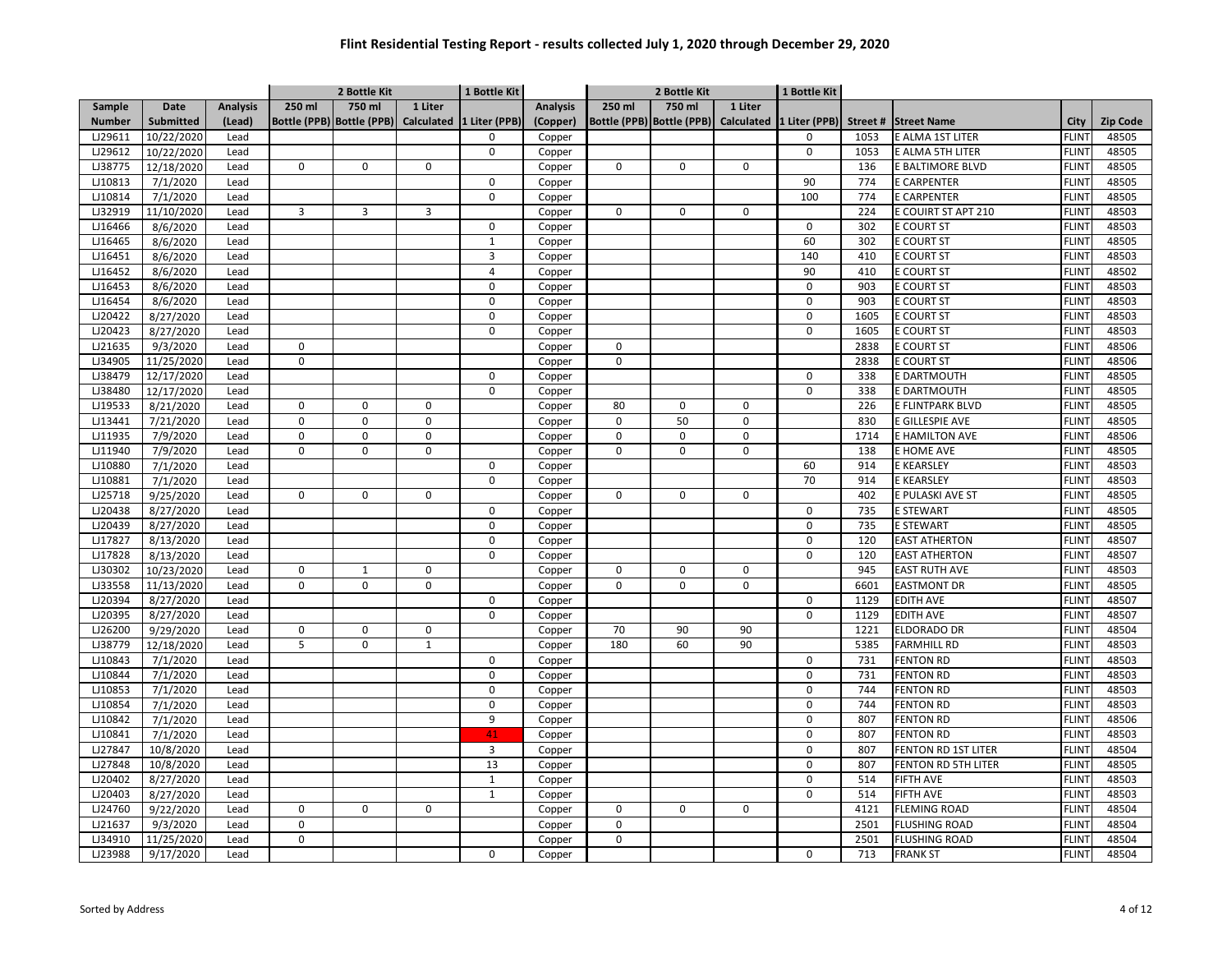|               |                      |                 |                | 2 Bottle Kit |                | 1 Bottle Kit                                       |                 |             | 2 Bottle Kit                         |         | 1 Bottle Kit   |         |                       |              |                 |
|---------------|----------------------|-----------------|----------------|--------------|----------------|----------------------------------------------------|-----------------|-------------|--------------------------------------|---------|----------------|---------|-----------------------|--------------|-----------------|
| Sample        | Date                 | <b>Analysis</b> | 250 ml         | 750 ml       | 1 Liter        |                                                    | <b>Analysis</b> | 250 ml      | 750 ml                               | 1 Liter |                |         |                       |              |                 |
| <b>Number</b> | Submitted            | (Lead)          |                |              |                | Bottle (PPB) Bottle (PPB) Calculated 1 Liter (PPB) | (Copper)        |             | Bottle (PPB) Bottle (PPB) Calculated |         | 1 Liter (PPB)  | Street# | <b>Street Name</b>    | City         | <b>Zip Code</b> |
| LJ23989       | 9/17/2020            | Lead            |                |              |                | 0                                                  | Copper          |             |                                      |         | $\mathbf 0$    | 713     | <b>FRANK ST</b>       | FLINT        | 48504           |
| LJ26854       | 10/1/2020            | Lead            |                |              |                | $\mathbf 0$                                        | Copper          |             |                                      |         | $\mathbf 0$    | 601     | <b>FRANKLIN</b>       | FLINT        | 48503           |
| LJ26855       | 10/1/2020            | Lead            |                |              |                | $\mathbf 0$                                        | Copper          |             |                                      |         | $\mathbf 0$    | 601     | <b>FRANKLIN</b>       | <b>FLINT</b> | 48503           |
| LJ34787       | 11/24/2020           | Lead            | $\pmb{0}$      | 4            | 3              |                                                    | Copper          | $\mathbf 0$ | $\pmb{0}$                            | 0       |                | 809     | <b>FRANKS</b>         | <b>FLINT</b> | 48504           |
| LJ33560       | 11/13/2020           | Lead            | $\overline{2}$ | $\mathbf{1}$ | $\mathbf 1$    |                                                    | Copper          | 60          | 50                                   | 50      |                | 648     | <b>FREEMAN AVE</b>    | <b>FLINT</b> | 48503           |
| LJ15049       | 7/30/2020            | Lead            |                |              |                | $\mathbf 0$                                        | Copper          |             |                                      |         | $\mathbf 0$    | 605     | GARLAND               | <b>FLINT</b> | 48503           |
| LJ15050       | 7/30/2020            | Lead            |                |              |                | 0                                                  | Copper          |             |                                      |         | 0              | 605     | GARLAND               | <b>FLINT</b> | 48503           |
| LJ15055       | 7/30/2020            | Lead            |                |              |                | $\overline{2}$                                     | Copper          |             |                                      |         | 110            | 901     | GARLAND               | FLINT        | 48505           |
| LJ15056       | 7/30/2020            | Lead            |                |              |                | 3                                                  | Copper          |             |                                      |         | 100            | 901     | GARLAND               | <b>FLINT</b> | 48503           |
| LJ21654       | 9/3/2020             | Lead            |                |              |                | 0                                                  | Copper          |             |                                      |         | 0              | 2745    | <b>GOLFSIDE LN</b>    | <b>FLINT</b> | 48504           |
| LJ21655       | 9/3/2020             | Lead            |                |              |                | $\mathbf 0$                                        | Copper          |             |                                      |         | $\mathbf 0$    | 2745    | <b>GOLFSIDE LN</b>    | <b>FLINT</b> | 48504           |
| LJ26852       | 10/1/2020            | Lead            |                |              |                | $\mathbf 0$                                        | Copper          |             |                                      |         | 0              | 2033    | <b>GOODRICH AVE</b>   | <b>FLINT</b> | 48503           |
| LJ26853       | 10/1/2020            | Lead            |                |              |                | $\Omega$                                           | Copper          |             |                                      |         | $\mathbf 0$    | 2033    | <b>GOODRICH AVE</b>   | <b>FLINT</b> | 48503           |
| LJ24004       | 9/17/2020            | Lead            |                |              |                | $\mathbf 0$                                        | Copper          |             |                                      |         | $\mathbf 0$    | 928     | <b>GRAND TRAVERSE</b> | <b>FLINT</b> | 48503           |
| LJ24005       | 9/17/2020            | Lead            |                |              |                | $\mathbf 0$                                        | Copper          |             |                                      |         | 0              | 928     | <b>GRAND TRAVERSE</b> | FLINT        | 48503           |
| LJ10837       | 7/1/2020             | Lead            |                |              |                | $\mathbf 0$                                        | Copper          |             |                                      |         | 0              | 4108    | <b>GRAND TRAVERSE</b> | <b>FLINT</b> | 48507           |
| LJ10838       | 7/1/2020             | Lead            |                |              |                | 3                                                  | Copper          |             |                                      |         | 50             | 4108    | <b>GRAND TRAVERSE</b> | FLINT        | 48504           |
| LJ13440       | 7/21/2020            | Lead            | $\mathbf 0$    | 0            | 0              |                                                    | Copper          | $\mathbf 0$ | $\pmb{0}$                            | 0       |                | 3622    | <b>GRATIOT AVE</b>    | FLINT        | 48503           |
| LJ16457       | 8/6/2020             | Lead            |                |              |                | $\mathbf 0$                                        | Copper          |             |                                      |         | $\mathbf 0$    | 718     | <b>HARRISON</b>       | <b>FLINT</b> | 48502           |
| LJ16458       | 8/6/2020             | Lead            |                |              |                | $\mathbf 0$                                        | Copper          |             |                                      |         | $\mathbf 0$    | 718     | <b>HARRISON</b>       | <b>FLINT</b> | 48502           |
| LJ16461       | 8/6/2020             | Lead            |                |              |                | $\mathbf 0$                                        | Copper          |             |                                      |         | $\mathbf 0$    | 914     | <b>HARRISON</b>       | <b>FLINT</b> | 48502           |
| LJ16462       | 8/6/2020             | Lead            |                |              |                | $\mathbf 0$                                        | Copper          |             |                                      |         | $\mathbf 0$    | 914     | <b>HARRISON</b>       | <b>FLINT</b> | 48502           |
| LJ24010       | 9/17/2020            | Lead            |                |              |                | $\mathbf 0$                                        | Copper          |             |                                      |         | 0              | 822     | <b>HURON</b>          | <b>FLINT</b> | 48507           |
| LJ24011       | 9/17/2020            | Lead            |                |              |                | $\mathbf 0$                                        | Copper          |             |                                      |         | $\mathbf 0$    | 822     | <b>HURON</b>          | <b>FLINT</b> | 48507           |
| LJ21648       | 9/3/2020             | Lead            |                |              |                | $\mathbf 0$                                        | Copper          |             |                                      |         | 0              | 940     | <b>HURON</b>          | FLINT        | 48507           |
| LJ21649       | 9/3/2020             | Lead            |                |              |                | $\mathbf 0$                                        | Copper          |             |                                      |         | 0              | 940     | <b>HURON</b>          | <b>FLINT</b> | 48507           |
| LJ22592       | 9/10/2020            | Lead            |                |              |                | $\overline{2}$                                     | Copper          |             |                                      |         | $\mathbf 0$    | 1023    | <b>HURON</b>          | <b>FLINT</b> | 48504           |
| LJ22591       | 9/10/2020            | Lead            |                |              |                | 11                                                 | Copper          |             |                                      |         | $\mathbf 0$    | 1023    | <b>HURON</b>          | <b>FLINT</b> | 48504           |
| LJ21644       | 9/3/2020             | Lead            |                |              |                | 0                                                  | Copper          |             |                                      |         | 0              | 612     | INGLESIDE             | <b>FLINT</b> | 48507           |
| LJ21645       | 9/3/2020             | Lead            |                |              |                | $\mathbf 0$                                        | Copper          |             |                                      |         | $\overline{0}$ | 612     | INGLESIDE             | <b>FLINT</b> | 48507           |
| LJ20404       | 8/27/2020            | Lead            |                |              |                | $\mathbf 0$                                        | Copper          |             |                                      |         | 0              | 928     | INGLESIDE             | FLINT        | 48507           |
| LJ20405       | 8/27/2020            | Lead            |                |              |                | 0                                                  | Copper          |             |                                      |         | 0              | 928     | INGLESIDE             | <b>FLINT</b> | 48507           |
| LJ24018       | 9/17/2020            | Lead            |                |              |                | $\mathbf 0$                                        | Copper          |             |                                      |         | $\mathbf 0$    | 1221    | <b>JAMES P COLE</b>   | <b>FLINT</b> | 48503           |
| LJ24019       | 9/17/2020            | Lead            |                |              |                | $\mathbf 0$                                        | Copper          |             |                                      |         | $\mathbf 0$    | 1221    | <b>JAMES P COLE</b>   | <b>FLINT</b> | 48503           |
| LJ19178       | 8/20/2020            | Lead            |                |              |                | $\Omega$                                           | Copper          |             |                                      |         | 70             | 1914    | <b>KANSAS</b>         | <b>FLINT</b> | 48506           |
| LJ19179       | 8/20/2020            | Lead            |                |              |                | $\mathbf 0$                                        | Copper          |             |                                      |         | $\mathbf 0$    | 1914    | <b>KANSAS</b>         | <b>FLINT</b> | 48506           |
| LJ15341       | 7/31/2020            | Lead            | 9              | $\mathbf 1$  | $\overline{3}$ |                                                    | Copper          | 50          | $\pmb{0}$                            | 0       |                | 1735    | <b>KENTUCKY</b>       | <b>FLINT</b> | 48507           |
| LJ21138       | 9/1/2020             | Lead            | $\mathbf 0$    | $\mathbf 0$  | $\mathbf 0$    |                                                    | Copper          | $\Omega$    | $\mathbf 0$                          | 0       |                | 3202    | <b>KIRKWOOD LN</b>    | <b>FLINT</b> | 48504           |
| LJ20418       | 8/27/2020            | Lead            |                |              |                | 0                                                  | Copper          |             |                                      |         | $\mathbf 0$    | 1425    | KNIGHT                | FLINT        | 48503           |
| LJ20419       | 8/27/2020            | Lead            |                |              |                | 0                                                  | Copper          |             |                                      |         | 0              | 1425    | <b>KNIGHT</b>         | <b>FLINT</b> | 48503           |
| LJ10840       | 7/1/2020             | Lead            |                |              |                | $\mathbf 0$                                        | Copper          |             |                                      |         | 0              | 1361    | LAPEER                | <b>FLINT</b> | 48503           |
| LJ10839       | $\frac{1}{7}$ 1/2020 | Lead            |                |              |                | 6                                                  | Copper          |             |                                      |         | $\mathbf 0$    | 1361    | LAPEER                | <b>FLINT</b> | 48503           |
| LJ10811       | 7/1/2020             | Lead            |                |              |                | $\mathbf 0$                                        | Copper          |             |                                      |         | 110            | 1505    | LAPEER                | FLINT        | 48503           |
| LJ10812       | 7/1/2020             | Lead            |                |              |                | $\mathbf 0$                                        | Copper          |             |                                      |         | $\mathbf 0$    | 1505    | LAPEER                | <b>FLINT</b> | 48503           |
| LJ19180       | 8/20/2020            | Lead            |                |              |                | $\mathbf 0$                                        | Copper          |             |                                      |         | 0              | 1712    | LAPEER                | <b>FLINT</b> | 48503           |
| LJ19181       | 8/20/2020            | Lead            |                |              |                | 0                                                  | Copper          |             |                                      |         | 0              | 1712    | LAPEER                | FLINT        | 48503           |
| LJ19189       | 8/20/2020            | Lead            |                |              |                | $\mathbf 0$                                        | Copper          |             |                                      |         | 0              | 3201    | LAPEER                | <b>FLINT</b> | 48503           |
| LJ19188       | 8/20/2020            | Lead            |                |              |                | 6                                                  | Copper          |             |                                      |         | 0              | 3201    | LAPEER                | FLINT        | 48506           |
| LJ10888       | 7/1/2020             | Lead            |                |              |                | 0                                                  | Copper          |             |                                      |         | 0              | 3402    | LAPEER                | <b>FLINT</b> | 48503           |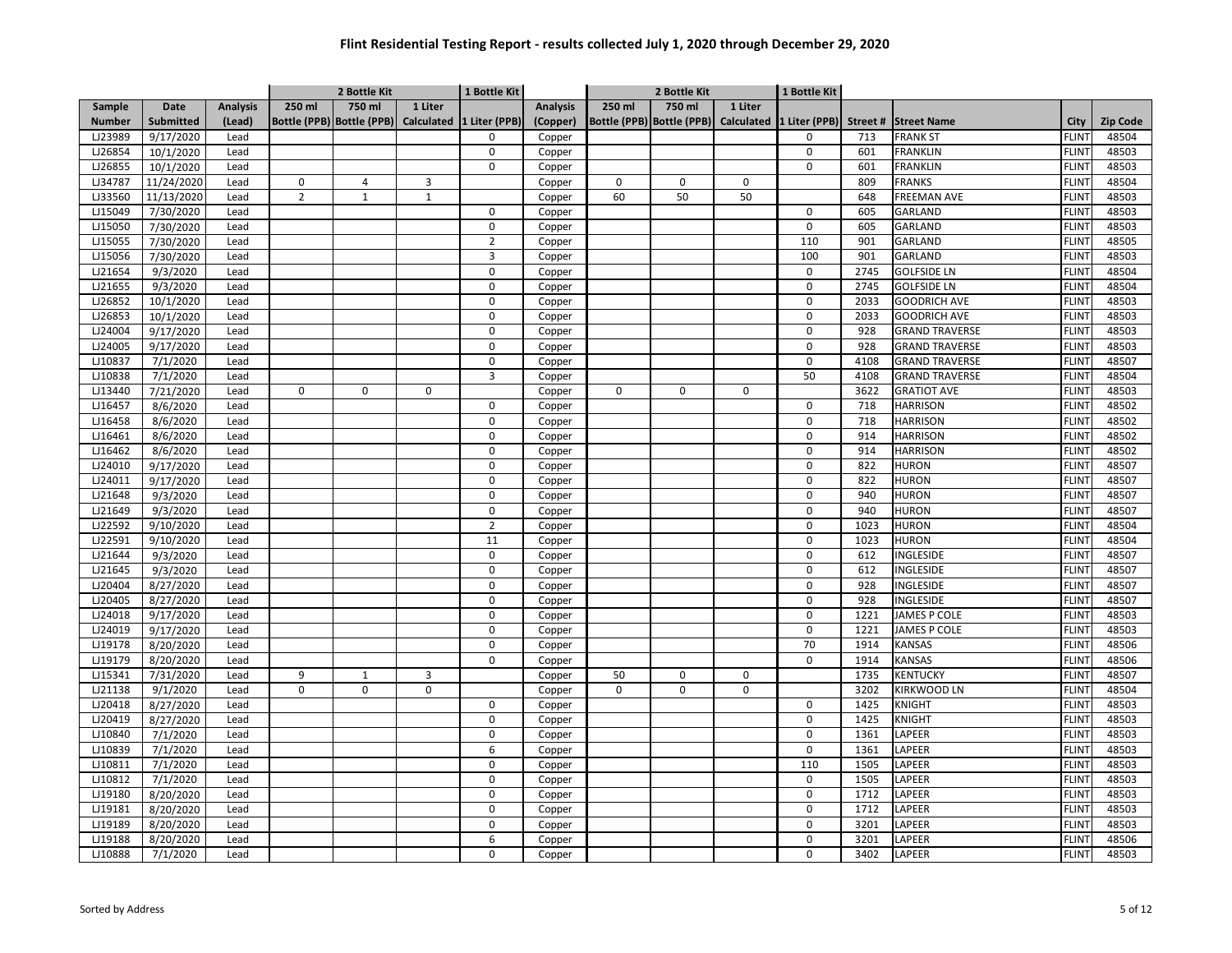|               |                  |                 |                | 2 Bottle Kit                         |                | 1 Bottle Kit  |                 |             | 2 Bottle Kit                         |             | 1 Bottle Kit  |         |                         |              |                 |
|---------------|------------------|-----------------|----------------|--------------------------------------|----------------|---------------|-----------------|-------------|--------------------------------------|-------------|---------------|---------|-------------------------|--------------|-----------------|
| Sample        | Date             | <b>Analysis</b> | 250 ml         | 750 ml                               | 1 Liter        |               | <b>Analysis</b> | 250 ml      | 750 ml                               | 1 Liter     |               |         |                         |              |                 |
| <b>Number</b> | <b>Submitted</b> | (Lead)          |                | Bottle (PPB) Bottle (PPB) Calculated |                | 1 Liter (PPB) | (Copper)        |             | Bottle (PPB) Bottle (PPB) Calculated |             | 1 Liter (PPB) | Street# | <b>Street Name</b>      | City         | <b>Zip Code</b> |
| LJ10889       | 7/1/2020         | Lead            |                |                                      |                | 0             | Copper          |             |                                      |             | 0             | 3402    | LAPEER                  | <b>FLINT</b> | 48503           |
| LJ30923       | 10/29/2020       | Lead            |                |                                      |                | $\mathbf 0$   | Copper          |             |                                      |             | $\mathbf 0$   | 1361    | LAPEER 1ST LITER        | <b>FLINT</b> | 48503           |
| LJ30924       | 10/29/2020       | Lead            |                |                                      |                | $\mathbf 0$   | Copper          |             |                                      |             | $\mathbf 0$   | 1361    | <b>LAPEER 5TH LITER</b> | <b>FLINT</b> | 48503           |
| LJ10892       | 7/1/2020         | Lead            |                |                                      |                | $\Omega$      | Copper          |             |                                      |             | 0             | 1113    | <b>LAPEER RD</b>        | <b>FLINT</b> | 48507           |
| LJ19176       | 8/20/2020        | Lead            |                |                                      |                | $\Omega$      | Copper          |             |                                      |             | $\mathbf 0$   | 1357    | <b>LAPEER RD</b>        | <b>FLINT</b> | 48503           |
| LJ19177       | 8/20/2020        | Lead            |                |                                      |                | $\mathbf 0$   | Copper          |             |                                      |             | $\mathbf 0$   | 1357    | <b>LAPEER RD</b>        | <b>FLINT</b> | 48503           |
| LJ19169       | 8/20/2020        | Lead            |                |                                      |                | 3             | Copper          |             |                                      |             | 0             | 1361    | <b>LAPEER RD</b>        | <b>FLINT</b> | 48503           |
| LJ19168       | 8/20/2020        | Lead            |                |                                      |                | 6             | Copper          |             |                                      |             | $\mathbf 0$   | 1361    | <b>LAPEER RD</b>        | <b>FLINT</b> | 48503           |
| LJ10894       | 7/1/2020         | Lead            |                |                                      |                | $\mathbf 0$   | Copper          |             |                                      |             | $\mathsf 0$   | 1405    | <b>LAPEER RD</b>        | <b>FLINT</b> | 48503           |
| LJ10895       | 7/1/2020         | Lead            |                |                                      |                | $\Omega$      | Copper          |             |                                      |             | $\Omega$      | 1405    | <b>LAPEER RD</b>        | <b>FLINT</b> | 48503           |
| LJ19174       | 8/20/2020        | Lead            |                |                                      |                | $\Omega$      | Copper          |             |                                      |             | $\mathbf 0$   | 1409    | <b>LAPEER RD</b>        | <b>FLINT</b> | 48503           |
| LJ19175       | 8/20/2020        | Lead            |                |                                      |                | $\mathbf 0$   | Copper          |             |                                      |             | $\mathsf 0$   | 1409    | <b>LAPEER RD</b>        | <b>FLINT</b> | 48503           |
| LJ19186       | 8/20/2020        | Lead            |                |                                      |                | $\Omega$      | Copper          |             |                                      |             | $\mathbf 0$   | 1519    | <b>LAPEER RD</b>        | <b>FLINT</b> | 48503           |
| LJ19187       | 8/20/2020        | Lead            |                |                                      |                | $\mathbf 0$   | Copper          |             |                                      |             | 60            | 1519    | <b>LAPEER RD</b>        | <b>FLINT</b> | 48503           |
| LJ10900       | 7/1/2020         | Lead            |                |                                      |                | $\mathbf 0$   | Copper          |             |                                      |             | $\mathbf 0$   | 3201    | <b>LAPEER RD</b>        | <b>FLINT</b> | 48507           |
| LJ10901       | 7/1/2020         | Lead            |                |                                      |                | $\mathbf 0$   | Copper          |             |                                      |             | $\mathbf 0$   | 3201    | <b>LAPEER RD</b>        | <b>FLINT</b> | 48507           |
| LJ20414       | 8/27/2020        | Lead            |                |                                      |                | $\mathbf 0$   | Copper          |             |                                      |             | $\mathbf 0$   | 3302    | LARCHMONT               | <b>FLINT</b> | 48503           |
| LJ20415       | 8/27/2020        | Lead            |                |                                      |                | 0             | Copper          |             |                                      |             | 0             | 3302    | LARCHMONT               | <b>FLINT</b> | 48503           |
| LJ11937       | 7/9/2020         | Lead            | $\overline{2}$ | $\mathbf 0$                          | $\mathbf 0$    |               | Copper          | 70          | $\Omega$                             | $\mathbf 0$ |               | 1840    | LAUREL OAK DR           | <b>FLINT</b> | 48504           |
| LJ19535       | 8/21/2020        | Lead            | 5              | $\mathbf 1$                          | $\overline{2}$ |               | Copper          | 180         | 190                                  | 190         |               | 1955    | LAUREL OAK DRIVE        | <b>FLINT</b> | 48503           |
| LJ32359       | 11/6/2020        | Lead            | $\mathbf 0$    | $\pmb{0}$                            | $\mathbf 0$    |               | Copper          | $\mathsf 0$ | 0                                    | $\mathsf 0$ |               | 5505    | <b>LAURENE ST</b>       | <b>FLINT</b> | 48505           |
| LJ13438       | 7/21/2020        | Lead            | 145            | $\overline{7}$                       | 41             |               | Copper          | 1870        | 150                                  | 580         |               | 4124    | <b>LEERDA AVE</b>       | <b>FLINT</b> | 48504           |
| LJ10845       | 7/1/2020         | Lead            |                |                                      |                | 0             | Copper          |             |                                      |             | $\mathbf 0$   | 3162    | LEITH                   | <b>FLINT</b> | 48506           |
| LJ10846       | 7/1/2020         | Lead            |                |                                      |                | 0             | Copper          |             |                                      |             | 0             | 3162    | LEITH                   | <b>FLINT</b> | 48506           |
| LJ12842       | 7/16/2020        | Lead            |                |                                      |                | 0             | Copper          |             |                                      |             | $\mathbf 0$   | 2309    | LEITH ST                | <b>FLINT</b> | 48506           |
| LJ12843       | 7/16/2020        | Lead            |                |                                      |                | 0             | Copper          |             |                                      |             | 100           | 2309    | <b>LEITH ST</b>         | <b>FLINT</b> | 48506           |
| LJ32360       | 11/6/2020        | Lead            | $\overline{4}$ | $\mathbf{1}$                         | $\overline{2}$ |               | Copper          | 50          | $\Omega$                             | 0           |               | 1655    | LEITH ST APT 3          | <b>FLINT</b> | 48504           |
| LJ19536       | 8/21/2020        | Lead            | $\mathbf 0$    | $\mathbf 0$                          | $\mathbf 0$    |               | Copper          | $\mathbf 0$ | $\Omega$                             | 0           |               | 632     | <b>LELAND ST</b>        | <b>FLINT</b> | 48507           |
| LJ23394       | 9/15/2020        | Lead            | $\mathbf 0$    | $\pmb{0}$                            | $\mathbf 0$    |               | Copper          | $\mathbf 0$ | $\mathbf 0$                          | 0           |               | 1301    | <b>LILLIAN DR</b>       | <b>FLINT</b> | 48505           |
| LJ39414       | 12/29/2020       | Lead            | $\mathbf 0$    | $\Omega$                             | 0              |               | Copper          | $\mathbf 0$ | 0                                    | 0           |               | 1301    | <b>LILLIAN DR</b>       | <b>FLINT</b> | 48504           |
| LJ21646       | 9/3/2020         | Lead            |                |                                      |                | $\mathbf 0$   | Copper          |             |                                      |             | $\mathbf 0$   | 1608    | LINCOLN                 | <b>FLINT</b> | 48503           |
| LJ21647       | 9/3/2020         | Lead            |                |                                      |                | $\mathbf 1$   | Copper          |             |                                      |             | $\mathbf 0$   | 1608    | <b>LINCOLN</b>          | <b>FLINT</b> | 48503           |
| LJ21665       | 9/3/2020         | Lead            |                |                                      |                | $\mathbf 0$   | Copper          |             |                                      |             | 0             | 2015    | <b>LINCOLN</b>          | <b>FLINT</b> | 48503           |
| LJ21664       | 9/3/2020         | Lead            |                |                                      |                | $\mathbf 1$   | Copper          |             |                                      |             | 60            | 2015    | LINCOLN                 | <b>FLINT</b> | 48503           |
| LJ12855       | 7/16/2020        | Lead            |                |                                      |                | 6             | Copper          |             |                                      |             | 70            | 805     | LIPPINCOTT              | <b>FLINT</b> | 48504           |
| LJ12854       | 7/16/2020        | Lead            |                |                                      |                | 24            | Copper          |             |                                      |             | 750           | 805     | <b>LIPPINCOTT</b>       | <b>FLINT</b> | 48503           |
| LJ12840       | 7/16/2020        | Lead            |                |                                      |                | 0             | Copper          |             |                                      |             | 0             | 1103    | LIPPINCOTT              | <b>FLINT</b> | 48503           |
| LJ12841       | 7/16/2020        | Lead            |                |                                      |                | $\mathbf 0$   | Copper          |             |                                      |             | 0             | 1103    | LIPPINCOTT              | <b>FLINT</b> | 48503           |
| LJ12848       | 7/16/2020        | Lead            |                |                                      |                | $\mathbf 0$   | Copper          |             |                                      |             | 0             | 1319    | <b>LIPPINCOTT</b>       | <b>FLINT</b> | 48503           |
| LJ12849       | 7/16/2020        | Lead            |                |                                      |                | 0             | Copper          |             |                                      |             | $\mathsf 0$   | 1319    | LIPPINCOTT              | <b>FLINT</b> | 48503           |
| LJ12838       | 7/16/2020        | Lead            |                |                                      |                | $\Omega$      | Copper          |             |                                      |             | $\mathbf 0$   | 1418    | LIPPINCOTT              | <b>FLINT</b> | 48503           |
| LJ12839       | 7/16/2020        | Lead            |                |                                      |                | $\mathbf 0$   | Copper          |             |                                      |             | $\mathbf 0$   | 1418    | LIPPINCOTT              | <b>FLINT</b> | 48503           |
| LJ19170       | 8/20/2020        | Lead            |                |                                      |                | $\Omega$      | Copper          |             |                                      |             | $\mathbf 0$   | 1603    | LIPPINCOTT              | <b>FLINT</b> | 48503           |
| LJ19171       | 8/20/2020        | Lead            |                |                                      |                | $\mathbf 0$   | Copper          |             |                                      |             | $\mathbf 0$   | 1603    | LIPPINCOTT              | <b>FLINT</b> | 48503           |
| LJ10870       | 7/1/2020         | Lead            |                |                                      |                | $\mathbf 0$   | Copper          |             |                                      |             | 0             | 1613    | LIPPINCOTT              | <b>FLINT</b> | 48503           |
| LJ10871       | 7/1/2020         | Lead            |                |                                      |                | 0             | Copper          |             |                                      |             | 0             | 1613    | LIPPINCOTT              | <b>FLINT</b> | 48503           |
| LJ12846       | 7/16/2020        | Lead            |                |                                      |                | 0             | Copper          |             |                                      |             | 0             | 1613    | LIPPINCOTT              | <b>FLINT</b> | 48503           |
| LJ12847       | 7/16/2020        | Lead            |                |                                      |                | $\mathbf 0$   | Copper          |             |                                      |             | 0             | 1613    | LIPPINCOTT              | <b>FLINT</b> | 48503           |
| LJ10835       | 7/1/2020         | Lead            |                |                                      |                | 0             | Copper          |             |                                      |             | 0             | 3519    | <b>LIPPINCOTT</b>       | <b>FLINT</b> | 48507           |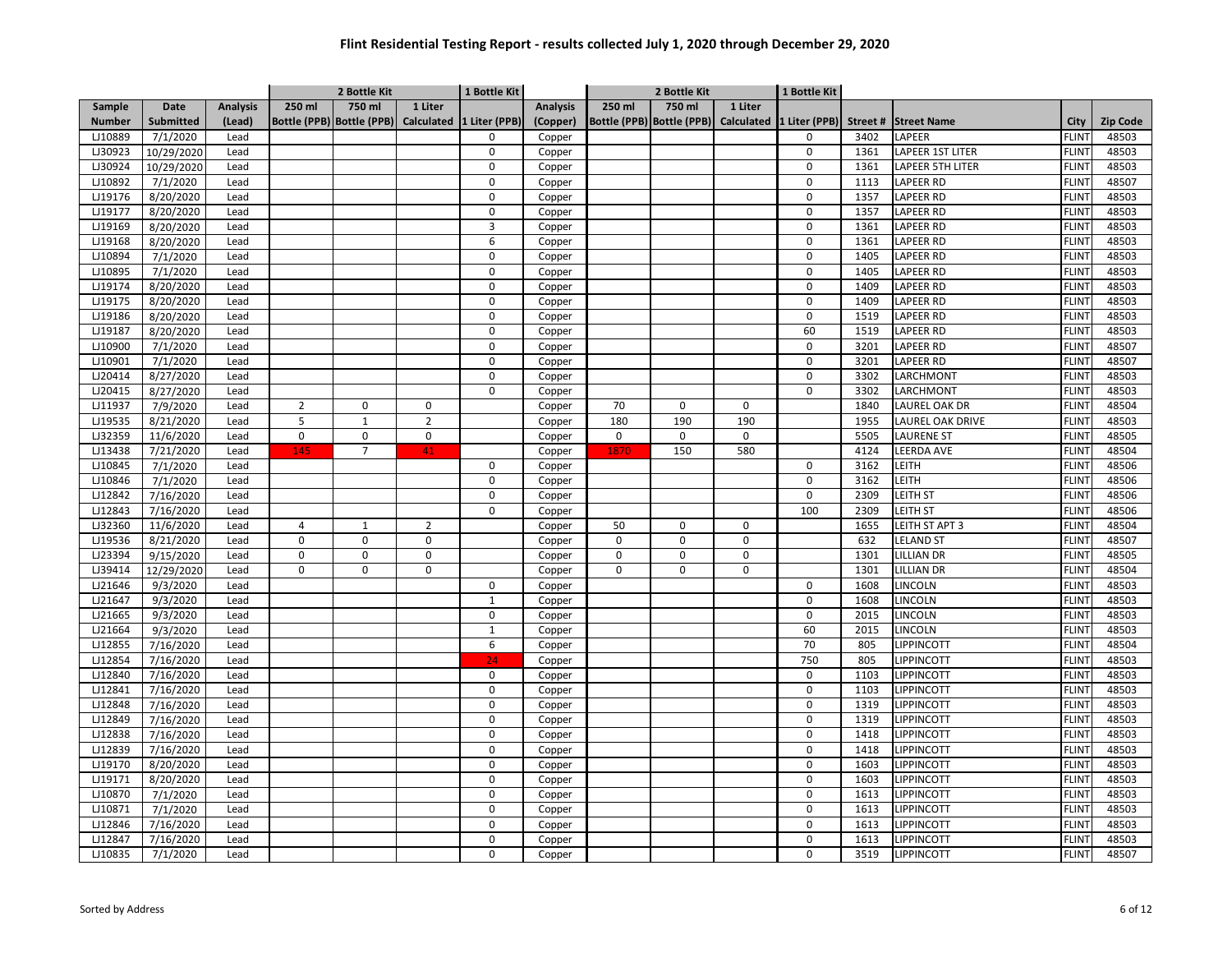|               |                  |                 |              | 2 Bottle Kit |              | 1 Bottle Kit                                       |                 |             | 2 Bottle Kit                         |         | 1 Bottle Kit   |         |                             |              |                 |
|---------------|------------------|-----------------|--------------|--------------|--------------|----------------------------------------------------|-----------------|-------------|--------------------------------------|---------|----------------|---------|-----------------------------|--------------|-----------------|
| Sample        | Date             | <b>Analysis</b> | 250 ml       | 750 ml       | 1 Liter      |                                                    | <b>Analysis</b> | 250 ml      | 750 ml                               | 1 Liter |                |         |                             |              |                 |
| <b>Number</b> | <b>Submitted</b> | (Lead)          |              |              |              | Bottle (PPB) Bottle (PPB) Calculated 1 Liter (PPB) | (Copper)        |             | Bottle (PPB) Bottle (PPB) Calculated |         | 1 Liter (PPB)  | Street# | <b>Street Name</b>          | City         | <b>Zip Code</b> |
| LJ10836       | 7/1/2020         | Lead            |              |              |              | 0                                                  | Copper          |             |                                      |         | $\mathbf 0$    | 3519    | <b>LIPPINCOTT</b>           | <b>FLINT</b> | 48507           |
| LJ10809       | 7/1/2020         | Lead            |              |              |              | $\mathbf 0$                                        | Copper          |             |                                      |         | $\mathbf 0$    | 3621    | <b>LIPPINCOTT</b>           | <b>FLINT</b> | 48507           |
| LJ10810       | 7/1/2020         | Lead            |              |              |              | $\mathbf 0$                                        | Copper          |             |                                      |         | $\mathbf 0$    | 3621    | <b>LIPPINCOTT</b>           | <b>FLINT</b> | 48507           |
| LJ32045       | 11/5/2020        | Lead            |              |              |              | $\mathbf 0$                                        | Copper          |             |                                      |         | $\mathbf 0$    | 1613    | LIPPINCOTT 1ST LITER        | <b>FLINT</b> | 48503           |
| LJ32046       | 11/5/2020        | Lead            |              |              |              | $\Omega$                                           | Copper          |             |                                      |         | $\mathbf 0$    | 1613    | <b>LIPPINCOTT 5TH LITER</b> | <b>FLINT</b> | 48503           |
| LJ19172       | 8/20/2020        | Lead            |              |              |              | $\mathbf 0$                                        | Copper          |             |                                      |         | $\mathbf 0$    | 1301    | LIPPINCOTT RD               | <b>FLINT</b> | 48503           |
| LJ19173       | 8/20/2020        | Lead            |              |              |              | $\Omega$                                           | Copper          |             |                                      |         | $\Omega$       | 1301    | LIPPINCOTT RD               | <b>FLINT</b> | 48503           |
| LJ15342       | 7/31/2020        | Lead            | 0            | 0            | 0            |                                                    | Copper          | 120         | $\pmb{0}$                            | 0       |                | 1105    | LO PATERSON ST              | <b>FLINT</b> | 48504           |
| LJ38778       | 12/18/2020       | Lead            | $\Omega$     | 0            | $\mathbf 0$  |                                                    | Copper          | $\mathbf 0$ | $\pmb{0}$                            | 0       |                | 127     | <b>MADISON AVE</b>          | <b>FLINT</b> | 48503           |
| LJ30937       | 10/29/2020       | Lead            |              |              |              | 0                                                  | Copper          |             |                                      |         | 0              | 4609    | MAINES 1ST LITER            | <b>FLINT</b> | 48505           |
| LJ30938       | 10/29/2020       | Lead            |              |              |              | $\mathbf 0$                                        | Copper          |             |                                      |         | $\mathbf 0$    | 4609    | <b>MAINES 5TH LITER</b>     | <b>FLINT</b> | 48505           |
| LJ28059       | 10/9/2020        | Lead            | 5            | $\pmb{0}$    | $\mathbf{1}$ |                                                    | Copper          | 90          | $\mathbf 0$                          | 0       |                | 2017    | <b>MALLERY ST</b>           | <b>FLINT</b> | 48505           |
| LJ21660       | 9/3/2020         | Lead            |              |              |              | $\Omega$                                           | Copper          |             |                                      |         | $\mathbf 0$    | 912     | <b>MANN</b>                 | <b>FLINT</b> | 48503           |
| LJ21661       | 9/3/2020         | Lead            |              |              |              | $\mathbf 0$                                        | Copper          |             |                                      |         | $\mathbf 0$    | 912     | <b>MANN</b>                 | <b>FLINT</b> | 48503           |
| LJ21668       | 9/3/2020         | Lead            |              |              |              | $\mathbf{1}$                                       | Copper          |             |                                      |         | 0              | 916     | <b>MANN</b>                 | <b>FLINT</b> | 48503           |
| LJ21669       | 9/3/2020         | Lead            |              |              |              | $\mathbf{1}$                                       | Copper          |             |                                      |         | 0              | 916     | <b>MANN</b>                 | <b>FLINT</b> | 48503           |
| LJ29613       | 10/22/2020       | Lead            |              |              |              | $\mathbf 0$                                        | Copper          |             |                                      |         | $\mathbf 0$    | 3846    | <b>MARMION 1ST LITER</b>    | FLINT        | 48506           |
| LJ29614       | 10/22/2020       | Lead            |              |              |              | $\mathbf 0$                                        | Copper          |             |                                      |         | 0              | 3846    | <b>MARMION 5TH LITER</b>    | FLINT        | 48506           |
| LJ37329       | 12/11/2020       | Lead            | $\mathbf{1}$ | $\mathbf{1}$ | $\mathbf{1}$ |                                                    | Copper          | $\mathbf 0$ | $\mathbf 0$                          | 0       |                | 555     | <b>MARY ST</b>              | <b>FLINT</b> | 48503           |
| LJ38477       | 12/17/2020       | Lead            |              |              |              | $\Omega$                                           | Copper          |             |                                      |         | $\mathbf 0$    | 621     | <b>MASON ST</b>             | <b>FLINT</b> | 48503           |
| LJ38478       | 12/17/2020       | Lead            |              |              |              | 0                                                  | Copper          |             |                                      |         | $\mathbf 0$    | 621     | <b>MASON ST</b>             | <b>FLINT</b> | 48503           |
| LJ11931       | 7/9/2020         | Lead            | $\pmb{0}$    | $\mathbf 0$  | $\mathbf 0$  |                                                    | Copper          | $\mathbf 0$ | $\pmb{0}$                            | 0       |                | 3721    | <b>MASON ST</b>             | <b>FLINT</b> | 48505           |
| LJ38771       | 12/18/2020       | Lead            | $\pmb{0}$    | $\mathbf 0$  | $\mathbf 0$  |                                                    | Copper          | $\mathsf 0$ | $\pmb{0}$                            | 0       |                | 3721    | <b>MASON ST</b>             | <b>FLINT</b> | 48505           |
| LJ34789       | 11/24/2020       | Lead            | $\mathbf 0$  | $\mathbf 0$  | $\mathbf 0$  |                                                    | Copper          | $\mathbf 0$ | $\mathbf 0$                          | 0       |                | 1201    | <b>MAXINE ST</b>            | <b>FLINT</b> | 48503           |
| LJ26840       | 10/1/2020        | Lead            |              |              |              | 0                                                  | Copper          |             |                                      |         | 0              | 625     | <b>MCKINLEY AVE</b>         | FLINT        | 48507           |
| LJ26841       | 10/1/2020        | Lead            |              |              |              | $\mathbf 0$                                        | Copper          |             |                                      |         | $\mathbf 0$    | 625     | <b>MCKINLEY AVE</b>         | <b>FLINT</b> | 48507           |
| LJ28731       | 10/15/2020       | Lead            |              |              |              | $\mathbf 0$                                        | Copper          |             |                                      |         | $\mathbf 0$    | 4201    | <b>MENTON 1ST LITER</b>     | <b>FLINT</b> | 48507           |
| LJ28732       | 10/15/2020       | Lead            |              |              |              | $\mathbf 0$                                        | Copper          |             |                                      |         | $\mathbf 0$    | 4201    | <b>MENTON 5TH LITER</b>     | <b>FLINT</b> | 48507           |
| LJ10847       | 7/1/2020         | Lead            |              |              |              | $\mathbf 0$                                        | Copper          |             |                                      |         | 0              | 2832    | MILLER                      | <b>FLINT</b> | 48503           |
| LJ10848       | 7/1/2020         | Lead            |              |              |              | $\mathbf 0$                                        | Copper          |             |                                      |         | $\overline{0}$ | 2832    | MILLER                      | <b>FLINT</b> | 48503           |
| LJ10902       | 7/1/2020         | Lead            |              |              |              | $\mathbf 0$                                        | Copper          |             |                                      |         | 0              | 1960    | MILLER RD                   | FLINT        | 48503           |
| LJ10903       | 7/1/2020         | Lead            |              |              |              | 0                                                  | Copper          |             |                                      |         | 0              | 1960    | MILLER RD                   | <b>FLINT</b> | 48503           |
| LJ16449       | 8/6/2020         | Lead            |              |              |              | $\mathbf 0$                                        | Copper          |             |                                      |         | $\mathbf 0$    | 2620    | MILLER RD                   | <b>FLINT</b> | 48503           |
| LJ16450       | 8/6/2020         | Lead            |              |              |              | $\mathbf 0$                                        | Copper          |             |                                      |         | $\mathbf 0$    | 2620    | MILLER RD                   | <b>FLINT</b> | 48503           |
| LJ10886       | 7/1/2020         | Lead            |              |              |              | $\Omega$                                           | Copper          |             |                                      |         | 130            | 3506    | MILLER RD                   | <b>FLINT</b> | 48503           |
| LJ10887       | 7/1/2020         | Lead            |              |              |              | $\mathbf 0$                                        | Copper          |             |                                      |         | 50             | 3506    | MILLER RD                   | <b>FLINT</b> | 48503           |
| LJ18108       | 8/14/2020        | Lead            | $\mathbf 0$  | 0            | $\mathbf 0$  |                                                    | Copper          | $\mathbf 0$ | $\pmb{0}$                            | 0       |                | 2438    | <b>MISSOURI AVE</b>         | <b>FLINT</b> | 48506           |
| LJ10851       | 7/1/2020         | Lead            |              |              |              | $\Omega$                                           | Copper          |             |                                      |         | $\mathbf 0$    | 2125    | MLK                         | <b>FLINT</b> | 48503           |
| LJ15051       | 7/30/2020        | Lead            |              |              |              | 0                                                  | Copper          |             |                                      |         | 0              | 2310    | MLK                         | FLINT        | 48505           |
| LJ15052       | 7/30/2020        | Lead            |              |              |              | 0                                                  | Copper          |             |                                      |         | $\mathbf 0$    | 2310    | <b>MLK</b>                  | <b>FLINT</b> | 48505           |
| LJ15059       | 7/30/2020        | Lead            |              |              |              | $\overline{2}$                                     | Copper          |             |                                      |         | 60             | 3318    | <b>MLK</b>                  | <b>FLINT</b> | 48505           |
| LJ15060       | 7/30/2020        | Lead            |              |              |              | $\overline{2}$                                     | Copper          |             |                                      |         | $\mathbf 0$    | 3318    | <b>MLK</b>                  | <b>FLINT</b> | 48503           |
| LJ15057       | 7/30/2020        | Lead            |              |              |              | $\mathbf 0$                                        | Copper          |             |                                      |         | $\mathbf 0$    | 4060    | <b>MLK</b>                  | FLINT        | 48505           |
| LJ15058       | 7/30/2020        | Lead            |              |              |              | $\mathbf 0$                                        | Copper          |             |                                      |         | $\mathbf 0$    | 4060    | MLK                         | <b>FLINT</b> | 48505           |
| LJ10824       | 7/1/2020         | Lead            |              |              |              | $\mathbf 0$                                        | Copper          |             |                                      |         | $\mathbf 0$    | 5102    | <b>MLK</b>                  | <b>FLINT</b> | 48505           |
| LJ10873       | 7/1/2020         | Lead            |              |              |              | 0                                                  | Copper          |             |                                      |         | 0              | 5102    | MLK                         | <b>FLINT</b> | 48505           |
| LJ10823       | 7/1/2020         | Lead            |              |              |              | $\mathbf 0$                                        | Copper          |             |                                      |         | $\mathbf 0$    | 5102    | <b>MLK 1ST LITER</b>        | <b>FLINT</b> | 48505           |
| LJ10872       | 7/1/2020         | Lead            |              |              |              | $\mathbf 0$                                        | Copper          |             |                                      |         | 0              | 5102    | <b>MLK 1ST LITER</b>        | FLINT        | 48505           |
| LJ10852       | 7/1/2020         | Lead            |              |              |              | 0                                                  | Copper          |             |                                      |         | $\Omega$       | 2125    | MLK 5TH LITER               | <b>FLINT</b> | 48503           |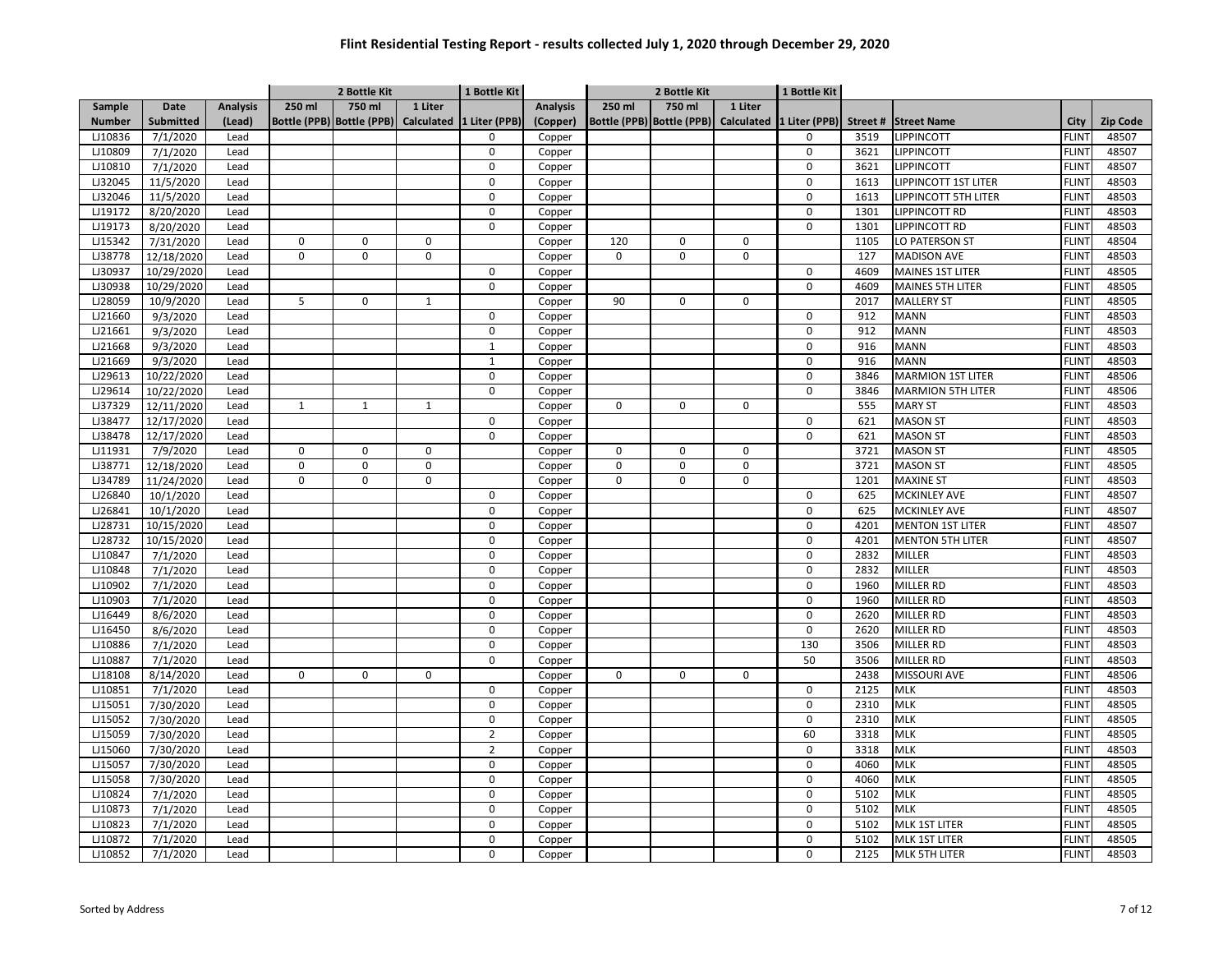|               |            |                 |              | 2 Bottle Kit |         | 1 Bottle Kit                                       |          |             | 2 Bottle Kit |         | 1 Bottle Kit |      |                                                                         |              |          |
|---------------|------------|-----------------|--------------|--------------|---------|----------------------------------------------------|----------|-------------|--------------|---------|--------------|------|-------------------------------------------------------------------------|--------------|----------|
| Sample        | Date       | <b>Analysis</b> | 250 ml       | 750 ml       | 1 Liter |                                                    | Analysis | 250 ml      | 750 ml       | 1 Liter |              |      |                                                                         |              |          |
| <b>Number</b> | Submitted  | (Lead)          |              |              |         | Bottle (PPB) Bottle (PPB) Calculated 1 Liter (PPB) | (Copper) |             |              |         |              |      | Bottle (PPB) Bottle (PPB) Calculated 1 Liter (PPB) Street # Street Name | City         | Zip Code |
| LJ34904       | 11/25/2020 | Lead            | $\mathbf 0$  |              |         |                                                    | Copper   | $\Omega$    |              |         |              | 3317 | <b>MLK AVE</b>                                                          | <b>FLINT</b> | 48505    |
| LJ21634       | 9/3/2020   | Lead            | $\mathbf{1}$ |              |         |                                                    | Copper   | $\mathbf 0$ |              |         |              | 3317 | <b>MLK AVE</b>                                                          | <b>FLINT</b> | 48503    |
| LJ24015       | 9/17/2020  | Lead            |              |              |         | $\mathbf 0$                                        | Copper   |             |              |         | $\mathbf 0$  | 1647 | <b>MONTANA</b>                                                          | FLINT        | 48506    |
| LJ24014       | 9/17/2020  | Lead            |              |              |         | $\mathbf{1}$                                       | Copper   |             |              |         | $\mathbf 0$  | 1647 | <b>MONTANA</b>                                                          | <b>FLINT</b> | 48503    |
| LJ22606       | 9/10/2020  | Lead            |              |              |         | $\mathbf{1}$                                       | Copper   |             |              |         | $\mathbf 0$  | 2007 | <b>MONTIETH</b>                                                         | FLINT        | 48503    |
| LJ22605       | 9/10/2020  | Lead            |              |              |         | $\overline{7}$                                     | Copper   |             |              |         | $\mathbf 0$  | 2007 | <b>MONTIETH</b>                                                         | <b>FLINT</b> | 48503    |
| LJ23996       | 9/17/2020  | Lead            |              |              |         | $\mathbf 0$                                        | Copper   |             |              |         | 0            | 1615 | N BALLENGER                                                             | <b>FLINT</b> | 48504    |
| LJ23997       | 9/17/2020  | Lead            |              |              |         | 0                                                  | Copper   |             |              |         | 0            | 1615 | N BALLENGER                                                             | FLINT        | 48504    |
| LJ25383       | 9/24/2020  | Lead            |              |              |         | $\mathbf{1}$                                       | Copper   |             |              |         | $\mathbf 0$  | 1714 | N BALLENGER                                                             | FLINT        | 48504    |
| LJ25384       | 9/24/2020  | Lead            |              |              |         | $\mathbf{1}$                                       | Copper   |             |              |         | $\mathbf 0$  | 1714 | N BALLENGER                                                             | <b>FLINT</b> | 48503    |
| LJ10826       | 7/1/2020   | Lead            |              |              |         | $\mathbf 0$                                        | Copper   |             |              |         | $\mathbf 0$  | 1916 | N BALLENGER HWY                                                         | <b>FLINT</b> | 48504    |
| LJ10825       | 7/1/2020   | Lead            |              |              |         | 3                                                  | Copper   |             |              |         | 80           | 1916 | N BALLENGER HWY                                                         | FLINT        | 48507    |
| LJ22589       | 9/10/2020  | Lead            |              |              |         | $\Omega$                                           | Copper   |             |              |         | 50           | 632  | N CHEVROLET                                                             | FLINT        | 48504    |
| LJ22590       | 9/10/2020  | Lead            |              |              |         | $\mathbf 0$                                        | Copper   |             |              |         | $\mathbf 0$  | 632  | N CHEVROLET                                                             | <b>FLINT</b> | 48504    |
| LJ22601       | 9/10/2020  | Lead            |              |              |         | $\overline{2}$                                     | Copper   |             |              |         | 0            | 907  | N CHEVROLET                                                             | FLINT        | 48504    |
| LJ22602       | 9/10/2020  | Lead            |              |              |         | $\overline{2}$                                     | Copper   |             |              |         | $\mathbf 0$  | 907  | N CHEVROLET                                                             | <b>FLINT</b> | 48504    |
| LJ23990       | 9/17/2020  | Lead            |              |              |         | $\mathbf 0$                                        | Copper   |             |              |         | $\mathbf 0$  | 950  | N CHEVROLET                                                             | FLINT        | 48504    |
| LJ23991       | 9/17/2020  | Lead            |              |              |         | $\Omega$                                           | Copper   |             |              |         | $\Omega$     | 950  | N CHEVROLET                                                             | <b>FLINT</b> | 48504    |
| LJ22600       | 9/10/2020  | Lead            |              |              |         | $\mathbf{1}$                                       | Copper   |             |              |         | $\mathbf 0$  | 1045 | N CHEVROLET                                                             | <b>FLINT</b> | 48504    |
| LJ22599       | 9/10/2020  | Lead            |              |              |         | 11                                                 | Copper   |             |              |         | 0            | 1045 | N CHEVROLET                                                             | FLINT        | 48503    |
| LJ10858       | 7/1/2020   | Lead            |              |              |         | $\mathbf{1}$                                       | Copper   |             |              |         | $\mathbf 0$  | 2502 | N CHEVROLET                                                             | <b>FLINT</b> | 48504    |
| LJ10857       | 7/1/2020   | Lead            |              |              |         | 6                                                  | Copper   |             |              |         | 0            | 2502 | N CHEVROLET                                                             | FLINT        | 48503    |
| LJ12852       | 7/16/2020  | Lead            |              |              |         | $\mathbf 0$                                        | Copper   |             |              |         | 0            | 902  | N CHEVROLET AVE                                                         | <b>FLINT</b> | 48504    |
| LJ12853       | 7/16/2020  | Lead            |              |              |         | $\mathbf 0$                                        | Copper   |             |              |         | 0            | 902  | N CHEVROLET AVE                                                         | <b>FLINT</b> | 48504    |
| LJ12850       | 7/16/2020  | Lead            |              |              |         | $\mathbf{1}$                                       | Copper   |             |              |         | 0            | 907  | N CHEVROLET AVE                                                         | <b>FLINT</b> | 48503    |
| LJ12851       | 7/16/2020  | Lead            |              |              |         | 2                                                  | Copper   |             |              |         | $\mathbf 0$  | 907  | N CHEVROLET AVE                                                         | <b>FLINT</b> | 48503    |
| LJ15047       | 7/30/2020  | Lead            |              |              |         | $\mathbf 0$                                        | Copper   |             |              |         | 0            | 1021 | N CHEVROLET AVE                                                         | <b>FLINT</b> | 48504    |
| LJ15048       | 7/30/2020  | Lead            |              |              |         | $\overline{2}$                                     | Copper   |             |              |         | $\mathbf 0$  | 1021 | N CHEVROLET AVE                                                         | <b>FLINT</b> | 48503    |
| LJ15045       | 7/30/2020  | Lead            |              |              |         | $\mathbf 0$                                        | Copper   |             |              |         | $\mathbf 0$  | 1562 | N CHEVROLET AVE                                                         | FLINT        | 48504    |
| LJ15046       | 7/30/2020  | Lead            |              |              |         | 0                                                  | Copper   |             |              |         | 0            | 1562 | N CHEVROLET AVE                                                         | <b>FLINT</b> | 48504    |
| LJ14031       | 7/23/2020  | Lead            |              |              |         | $\mathbf 0$                                        | Copper   |             |              |         | 90           | 1901 | N DORT HWY                                                              | <b>FLINT</b> | 48506    |
| LJ14032       | 7/23/2020  | Lead            |              |              |         | $\mathbf 0$                                        | Copper   |             |              |         | 220          | 1901 | N DORT HWY                                                              | <b>FLINT</b> | 48506    |
| LJ15061       | 7/30/2020  | Lead            |              |              |         | $\mathbf 0$                                        | Copper   |             |              |         | 240          | 1918 | N DORT HWY                                                              | <b>FLINT</b> | 48506    |
| LJ15062       | 7/30/2020  | Lead            |              |              |         | $\mathbf 0$                                        | Copper   |             |              |         | 200          | 1918 | N DORT HWY                                                              | <b>FLINT</b> | 48506    |
| LJ14035       | 7/23/2020  | Lead            |              |              |         | $\mathbf 0$                                        | Copper   |             |              |         | $\mathbf 0$  | 406  | N GRAND TRAVERSE                                                        | <b>FLINT</b> | 48503    |
| LJ14036       | 7/23/2020  | Lead            |              |              |         | $\Omega$                                           | Copper   |             |              |         | $\Omega$     | 406  | N GRAND TRAVERSE                                                        | FLINT        | 48503    |
| LJ14033       | 7/23/2020  | Lead            |              |              |         | $\mathbf 0$                                        | Copper   |             |              |         | $\mathsf 0$  | 1626 | N GRAND TRAVERSE                                                        | <b>FLINT</b> | 48503    |
| LJ14034       | 7/23/2020  | Lead            |              |              |         | 0                                                  | Copper   |             |              |         | $\mathbf 0$  | 1626 | N GRAND TRAVERSE                                                        | FLINT        | 48503    |
| LJ10821       | 7/1/2020   | Lead            |              |              |         | $\mathbf{1}$                                       | Copper   |             |              |         | 0            | 1646 | N GRAND TRAVERSE                                                        | FLINT        | 48503    |
| LJ10822       | 7/1/2020   | Lead            |              |              |         | 1                                                  | Copper   |             |              |         | 60           | 1646 | N GRAND TRAVERSE                                                        | <b>FLINT</b> | 48532    |
| LJ14027       | 7/23/2020  | Lead            |              |              |         | $\mathbf 0$                                        | Copper   |             |              |         | 0            | 1633 | N SAGINAW                                                               | <b>FLINT</b> | 48503    |
| LJ14028       | 7/23/2020  | Lead            |              |              |         | $\Omega$                                           | Copper   |             |              |         | 0            | 1633 | N SAGINAW                                                               | <b>FLINT</b> | 48503    |
| LJ16463       | 8/6/2020   | Lead            |              |              |         | $\Omega$                                           | Copper   |             |              |         | 0            | 4618 | N SAGINAW                                                               | FLINT        | 48505    |
| LJ16464       | 8/6/2020   | Lead            |              |              |         | $\mathbf 0$                                        | Copper   |             |              |         | $\mathbf 0$  | 4618 | N SAGINAW                                                               | FLINT        | 48505    |
| LJ10831       | 7/1/2020   | Lead            |              |              |         | $\mathbf 0$                                        | Copper   |             |              |         | $\mathbf 0$  | 4901 | N SAGINAW                                                               | <b>FLINT</b> | 48505    |
| LJ10832       | 7/1/2020   | Lead            |              |              |         | $\mathbf 0$                                        | Copper   |             |              |         | $\mathbf 0$  | 4901 | N SAGINAW                                                               | FLINT        | 48505    |
| LJ14025       | 7/23/2020  | Lead            |              |              |         | 0                                                  | Copper   |             |              |         | 0            | 5301 | N SAGINAW                                                               | <b>FLINT</b> | 48505    |
| LJ14026       | 7/23/2020  | Lead            |              |              |         | $\mathbf 0$                                        | Copper   |             |              |         | $\mathbf 0$  | 5301 | N SAGINAW ST                                                            | <b>FLINT</b> | 48505    |
| LJ11933       | 7/9/2020   | Lead            | $\mathbf 0$  | 0            | 0       |                                                    | Copper   | $\mathbf 0$ | $\mathbf 0$  | 0       |              | 5459 | <b>NASSER ST</b>                                                        | <b>FLINT</b> | 48505    |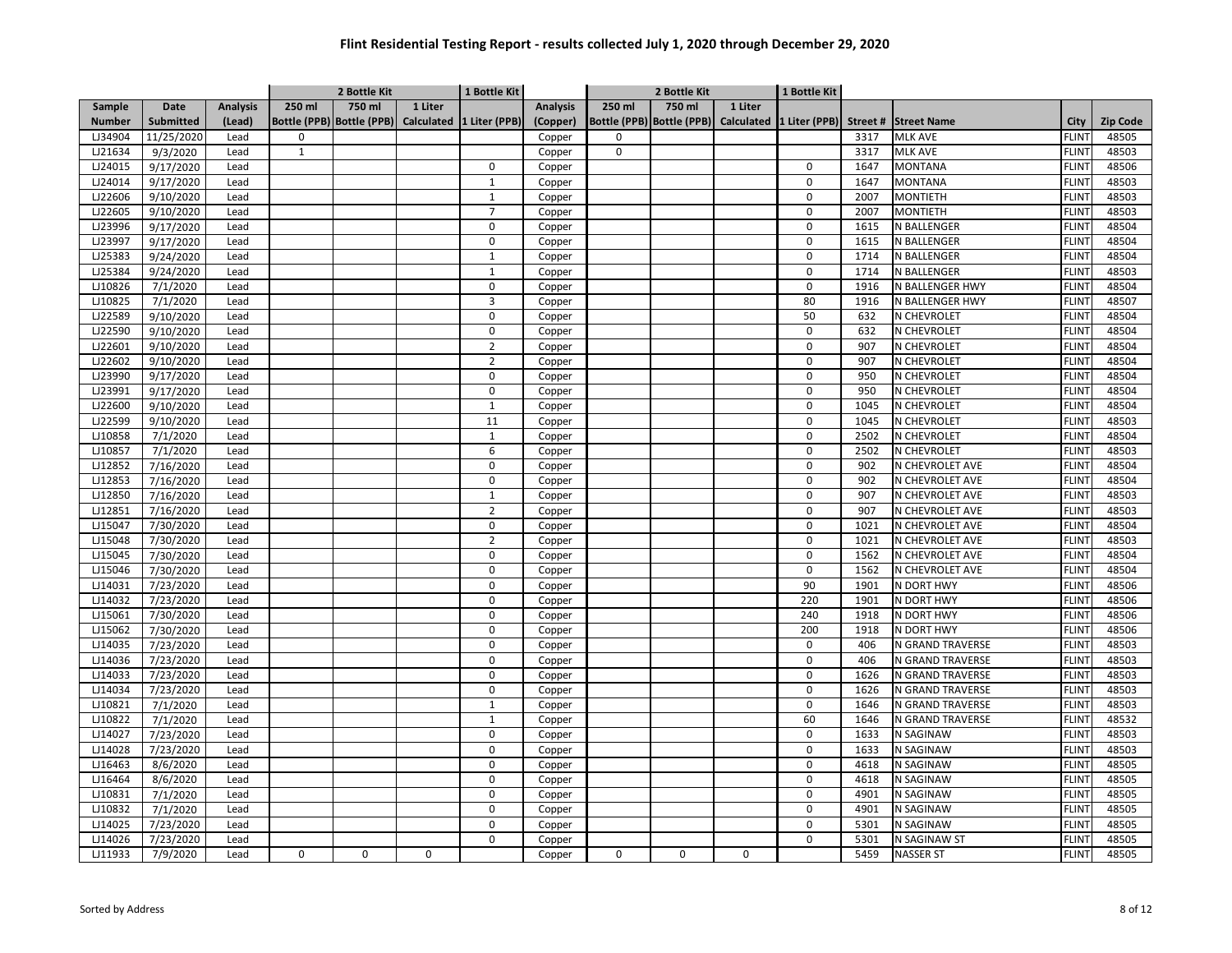|               |                  |                 |             | 2 Bottle Kit              |             | 1 Bottle Kit             |                 |             | 2 Bottle Kit              |             | 1 Bottle Kit  |         |                         |              |                 |
|---------------|------------------|-----------------|-------------|---------------------------|-------------|--------------------------|-----------------|-------------|---------------------------|-------------|---------------|---------|-------------------------|--------------|-----------------|
| Sample        | Date             | <b>Analysis</b> | 250 ml      | 750 ml                    | 1 Liter     |                          | <b>Analysis</b> | 250 ml      | 750 ml                    | 1 Liter     |               |         |                         |              |                 |
| <b>Number</b> | <b>Submitted</b> | (Lead)          |             | Bottle (PPB) Bottle (PPB) |             | Calculated 1 Liter (PPB) | (Copper)        |             | Bottle (PPB) Bottle (PPB) | Calculated  | 1 Liter (PPB) | Street# | <b>Street Name</b>      | City         | <b>Zip Code</b> |
| LJ22587       | 9/10/2020        | Lead            |             |                           |             | 0                        | Copper          |             |                           |             | 0             | 2100    | NEBRASKA                | FLINT        | 48506           |
| LJ22588       | 9/10/2020        | Lead            |             |                           |             | $\mathbf 0$              | Copper          |             |                           |             | $\mathbf 0$   | 2100    | NEBRASKA                | FLINT        | 48506           |
| LJ11938       | 7/9/2020         | Lead            | 0           | 0                         | $\mathbf 0$ |                          | Copper          | 60          | 50                        | 50          |               | 2602    | <b>NOLEN DRIVE</b>      | <b>FLINT</b> | 48504           |
| LJ25395       | 9/24/2020        | Lead            |             |                           |             | $\Omega$                 | Copper          |             |                           |             | $\mathbf 0$   | 2721    | <b>NORBERT</b>          | <b>FLINT</b> | 48504           |
| LJ25396       | 9/24/2020        | Lead            |             |                           |             | $\mathbf 0$              | Copper          |             |                           |             | $\mathbf 0$   | 2721    | <b>NORBERT</b>          | <b>FLINT</b> | 48504           |
| LJ30300       | 10/23/2020       | Lead            | $\mathbf 0$ | 0                         | $\mathbf 0$ |                          | Copper          | $\mathbf 0$ | 0                         | $\mathbf 0$ |               | 2518    | NORTH CHEVOLET AVE      | <b>FLINT</b> | 48504           |
| LJ21639       | 9/3/2020         | Lead            | $\Omega$    |                           |             |                          | Copper          | $\mathbf 0$ |                           |             |               | 4500    | NORTH DORT HIGHWAY      | FLINT        | 48505           |
| LJ34912       | 11/25/2020       | Lead            | $\Omega$    |                           |             |                          | Copper          | $\mathbf 0$ |                           |             |               | 4500    | NORTH DORT HIGHWAY      | <b>FLINT</b> | 48505           |
| LJ17181       | 8/11/2020        | Lead            |             |                           |             | 0                        | Copper          |             |                           |             | 130           | 2022    | <b>NORTH ST</b>         | <b>FLINT</b> | 48505           |
| LJ17182       | 8/11/2020        | Lead            |             |                           |             | 0                        | Copper          |             |                           |             | 150           | 2022    | <b>NORTH ST</b>         | <b>FLINT</b> | 48505           |
| LJ26199       | 9/29/2020        | Lead            | $\Omega$    | 0                         | $\mathbf 0$ |                          | Copper          | $\mathbf 0$ | 0                         | $\mathbf 0$ |               | 1825    | <b>OAK-BROOK CIRCLE</b> | <b>FLINT</b> | 48507           |
| LJ22577       | 9/10/2020        | Lead            |             |                           |             | $\mathbf 0$              | Copper          |             |                           |             | 50            | 2131    | OHIO AVE                | <b>FLINT</b> | 48506           |
| LJ22578       | 9/10/2020        | Lead            |             |                           |             | 5                        | Copper          |             |                           |             | $\mathbf 0$   | 2131    | OHIO AVE                | <b>FLINT</b> | 48503           |
| LJ24008       | 9/17/2020        | Lead            |             |                           |             | $\mathbf 0$              | Copper          |             |                           |             | $\mathbf 0$   | 1117    | <b>OSSINGTON</b>        | <b>FLINT</b> | 48507           |
| LJ24009       | 9/17/2020        | Lead            |             |                           |             | $\mathbf 0$              | Copper          |             |                           |             | $\mathbf 0$   | 1117    | <b>OSSINGTON</b>        | FLINT        | 48507           |
| LJ22597       | 9/10/2020        | Lead            |             |                           |             | $\mathbf 0$              | Copper          |             |                           |             | $\mathbf 0$   | 2547    | PADUCAH                 | <b>FLINT</b> | 48504           |
| LJ22598       | 9/10/2020        | Lead            |             |                           |             | $\mathbf 0$              | Copper          |             |                           |             | $\mathbf 0$   | 2547    | <b>PADUCAH</b>          | FLINT        | 48504           |
| LJ38777       | 12/18/2020       | Lead            | 0           | 0                         | $\mathbf 0$ |                          | Copper          | $\mathbf 0$ | 0                         | 0           |               | 6802    | PARKBELT DR             | FLINT        | 48505           |
| LJ24756       | 9/22/2020        | Lead            | $\Omega$    | 0                         | $\mathbf 0$ |                          | Copper          | $\mathbf 0$ | $\Omega$                  | 0           |               | 3819    | PARKWAY CT              | <b>FLINT</b> | 48503           |
| LJ26846       | 10/1/2020        | Lead            |             |                           |             | $\Omega$                 | Copper          |             |                           |             | $\mathbf 0$   | 1726    | PENOYER CT              | <b>FLINT</b> | 48506           |
| LJ26847       | 10/1/2020        | Lead            |             |                           |             | $\mathbf 0$              | Copper          |             |                           |             | $\mathbf 0$   | 1726    | <b>PENOYER CT</b>       | <b>FLINT</b> | 48506           |
| LJ11930       | 7/9/2020         | Lead            | $\Omega$    | 0                         | $\mathbf 0$ |                          | Copper          | $\mathbf 0$ | 0                         | $\mathbf 0$ |               | 3542    | <b>PINGREE AVE</b>      | <b>FLINT</b> | 48503           |
| LJ15904       | 8/4/2020         | Lead            | $\mathbf 0$ | 0                         | $\mathsf 0$ |                          | Copper          | $\mathbf 0$ | 0                         | 0           |               | 3612    | PINGREE AVE             | <b>FLINT</b> | 48583           |
| LJ11934       | 7/9/2020         | Lead            | $\Omega$    | 0                         | $\mathbf 0$ |                          | Copper          | $\mathbf 0$ | 0                         | 0           |               | 4125    | <b>PROCTOR</b>          | <b>FLINT</b> | 48504           |
| LJ23998       | 9/17/2020        | Lead            |             |                           |             | 0                        | Copper          |             |                           |             | $\mathbf 0$   | 2438    | <b>RASKOB</b>           | <b>FLINT</b> | 48504           |
| LJ23999       | 9/17/2020        | Lead            |             |                           |             | $\mathbf 0$              | Copper          |             |                           |             | $\mathbf 0$   | 2438    | <b>RASKOB</b>           | <b>FLINT</b> | 48504           |
| LJ24000       | 9/17/2020        | Lead            |             |                           |             | $\Omega$                 | Copper          |             |                           |             | $\mathbf 0$   | 2501    | <b>RASKOB</b>           | <b>FLINT</b> | 48504           |
| LJ24001       | 9/17/2020        | Lead            |             |                           |             | $\mathbf 0$              | Copper          |             |                           |             | $\mathbf 0$   | 2501    | <b>RASKOB</b>           | <b>FLINT</b> | 48504           |
| LJ25719       | 9/25/2020        | Lead            | $\Omega$    | 0                         | $\mathbf 0$ |                          | Copper          | $\mathbf 0$ | $\Omega$                  | 0           |               | 1509    | RASPBERRY LANE          | <b>FLINT</b> | 48507           |
| LJ25397       | 9/24/2020        | Lead            |             |                           |             | $\mathbf 0$              | Copper          |             |                           |             | $\mathbf 0$   | 3922    | <b>RED ARROW</b>        | <b>FLINT</b> | 48507           |
| LJ25398       | 9/24/2020        | Lead            |             |                           |             | $\mathbf 0$              | Copper          |             |                           |             | $\mathbf 0$   | 3922    | <b>RED ARROW</b>        | <b>FLINT</b> | 48507           |
| LJ24013       | 9/17/2020        | Lead            |             |                           |             | 0                        | Copper          |             |                           |             | 90            | 1133    | <b>REMINGTON</b>        | <b>FLINT</b> | 48507           |
| LJ24012       | 9/17/2020        | Lead            |             |                           |             | $\mathbf{1}$             | Copper          |             |                           |             | $\mathbf 0$   | 1133    | <b>REMINGTON</b>        | <b>FLINT</b> | 48506           |
| LJ10859       | 7/1/2020         | Lead            |             |                           |             | $\mathbf 0$              | Copper          |             |                           |             | $\mathbf 0$   | 2701    | <b>REYNOLDS</b>         | <b>FLINT</b> | 48503           |
| LJ10860       | 7/1/2020         | Lead            |             |                           |             | $\Omega$                 | Copper          |             |                           |             | $\mathbf 0$   | 2701    | <b>REYNOLDS</b>         | <b>FLINT</b> | 48503           |
| LJ20436       | 8/27/2020        | Lead            |             |                           |             | $\mathbf 0$              | Copper          |             |                           |             | $\mathbf 0$   | 2701    | <b>REYNOLDS</b>         | <b>FLINT</b> | 48503           |
| LJ20437       | 8/27/2020        | Lead            |             |                           |             | $\overline{2}$           | Copper          |             |                           |             | $\mathbf 0$   | 2701    | REYNOLDS                | <b>FLINT</b> | 48507           |
| LJ17183       | 8/11/2020        | Lead            |             |                           |             | $\Omega$                 | Copper          |             |                           |             | $\mathbf 0$   | 4618    | <b>ROBERTS</b>          | <b>FLINT</b> | 48505           |
| LJ17184       | 8/11/2020        | Lead            |             |                           |             | 0                        | Copper          |             |                           |             | $\mathbf 0$   | 4618    | <b>ROBERTS</b>          | <b>FLINT</b> | 48505           |
| LJ11929       | 7/9/2020         | Lead            | 0           | 0                         | $\mathbf 0$ |                          | Copper          | $\mathbf 0$ | 0                         | 0           |               | 1214    | <b>ROOT ST</b>          | <b>FLINT</b> | 48503           |
| LJ25721       | 9/25/2020        | Lead            | $\Omega$    | 0                         | $\mathbf 0$ |                          | Copper          | $\mathbf 0$ | 0                         | 0           |               | 1718    | ROSELAWN DR             | <b>FLINT</b> | 48504           |
| LJ11925       | 7/9/2020         | Lead            | $\Omega$    | 0                         | $\mathbf 0$ |                          | Copper          | $\mathbf 0$ | $\Omega$                  | 0           |               | 1946    | S AVERILL AVE           | <b>FLINT</b> | 48503           |
| LJ10882       | 7/1/2020         | Lead            |             |                           |             | $\Omega$                 | Copper          |             |                           |             | 50            | 945     | S BALLENGER             | <b>FLINT</b> | 48532           |
| LJ10883       | 7/1/2020         | Lead            |             |                           |             | $\mathbf 1$              | Copper          |             |                           |             | $\mathbf 0$   | 945     | <b>S BALLENGER</b>      | <b>FLINT</b> | 48503           |
| LJ12859       | 7/16/2020        | Lead            |             |                           |             | $\mathbf{1}$             | Copper          |             |                           |             | $\mathsf 0$   | 1502    | <b>S FRANKLIN</b>       | <b>FLINT</b> | 48503           |
| LJ12858       | 7/16/2020        | Lead            |             |                           |             | $\overline{2}$           | Copper          |             |                           |             | 80            | 1502    | <b>S FRANKLIN</b>       | <b>FLINT</b> | 48503           |
| LJ26844       | 10/1/2020        | Lead            |             |                           |             | 0                        | Copper          |             |                           |             | $\mathbf 0$   | 1409    | S FRANKLIN AVE          | <b>FLINT</b> | 48503           |
| LJ26845       | 10/1/2020        | Lead            |             |                           |             | 0                        | Copper          |             |                           |             | 0             | 1409    | <b>S FRANKLIN AVE</b>   | FLINT        | 48503           |
| LJ32356       | 11/6/2020        | Lead            | 0           | 0                         | $\mathbf 0$ |                          | Copper          | 0           | 0                         | 0           |               | 1610    | S FRANKLIN AVE          | <b>FLINT</b> | 48503           |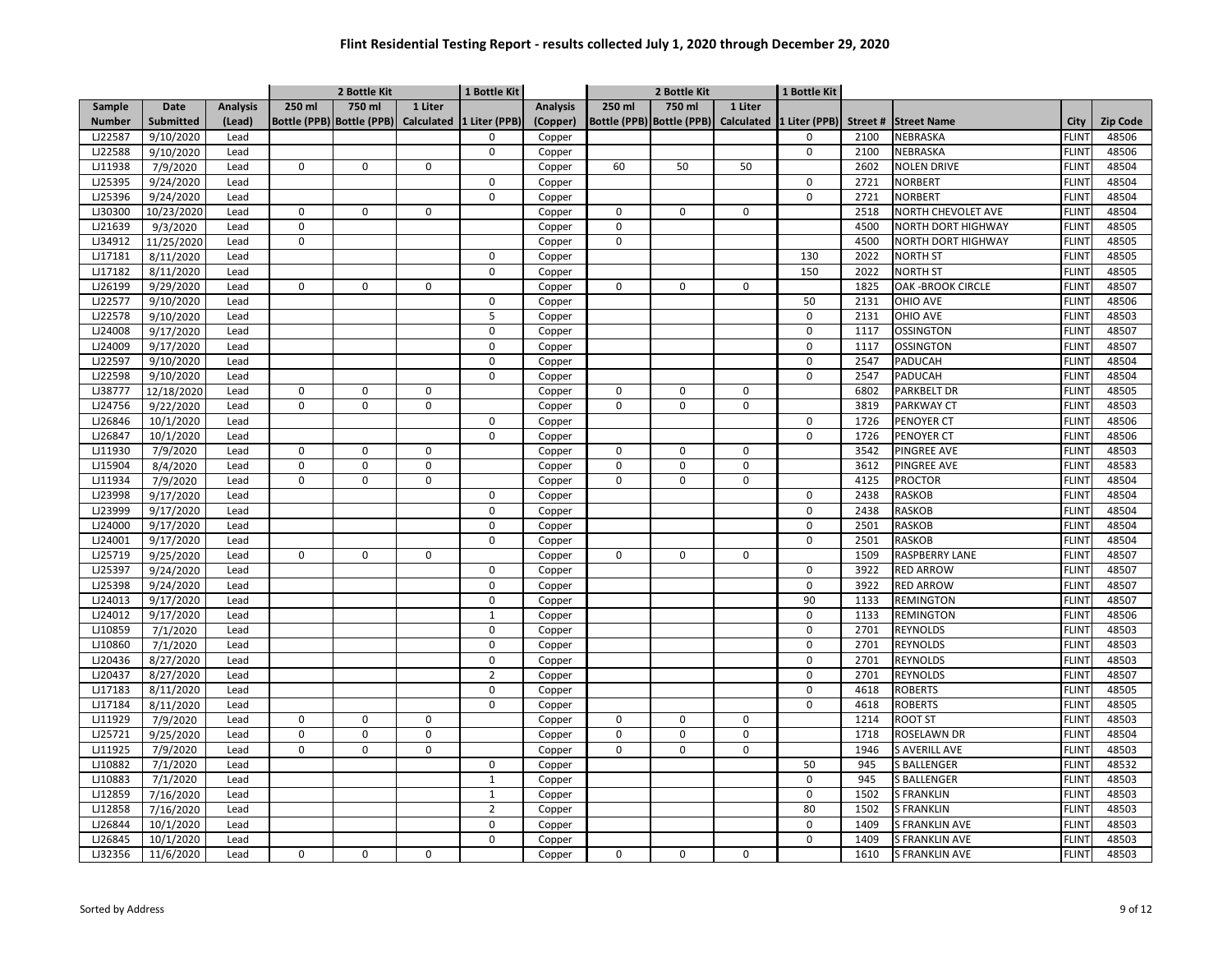|               |                  |                 |             | 2 Bottle Kit                                       |             | 1 Bottle Kit   |                 |             | 2 Bottle Kit                         |             | 1 Bottle Kit  |         |                            |              |                 |
|---------------|------------------|-----------------|-------------|----------------------------------------------------|-------------|----------------|-----------------|-------------|--------------------------------------|-------------|---------------|---------|----------------------------|--------------|-----------------|
| Sample        | Date             | <b>Analysis</b> | 250 ml      | 750 ml                                             | 1 Liter     |                | <b>Analysis</b> | 250 ml      | 750 ml                               | 1 Liter     |               |         |                            |              |                 |
| <b>Number</b> | <b>Submitted</b> | (Lead)          |             | Bottle (PPB) Bottle (PPB) Calculated 1 Liter (PPB) |             |                | (Copper)        |             | Bottle (PPB) Bottle (PPB) Calculated |             | 1 Liter (PPB) | Street# | <b>Street Name</b>         | City         | <b>Zip Code</b> |
| LJ10817       | 7/1/2020         | Lead            |             |                                                    |             | 0              | Copper          |             |                                      |             | 110           | 2202    | <b>S GRAND TRAVERSE</b>    | <b>FLINT</b> | 48503           |
| LJ10818       | 7/1/2020         | Lead            |             |                                                    |             | $\overline{2}$ | Copper          |             |                                      |             | 70            | 2202    | <b>S GRAND TRAVERSE</b>    | <b>FLINT</b> | 48503           |
| LJ12856       | 7/16/2020        | Lead            |             |                                                    |             | $\mathbf 0$    | Copper          |             |                                      |             | $\mathbf 0$   | 2208    | <b>S GRAND TRAVERSE</b>    | <b>FLINT</b> | 48503           |
| LJ12857       | 7/16/2020        | Lead            |             |                                                    |             | $\Omega$       | Copper          |             |                                      |             | 0             | 2208    | S GRAND TRAVERSE           | <b>FLINT</b> | 48503           |
| LJ29608       | 10/22/2020       | Lead            |             |                                                    |             | $\mathbf 0$    | Copper          |             |                                      |             | $\mathbf 0$   | 4408    | <b>S GRAND TRAVERSE</b>    | <b>FLINT</b> | 48507           |
| LJ32041       | 11/5/2020        | Lead            |             |                                                    |             | $\mathbf 0$    | Copper          |             |                                      |             | $\mathbf 0$   | 520     | S GRAND TRAVERSE 1ST LITER | <b>FLIN</b>  | 48502           |
| LJ33027       | 11/12/2020       | Lead            |             |                                                    |             | $\Omega$       | Copper          |             |                                      |             | 70            | 2314    | S GRAND TRAVERSE 1ST LITER | <b>FLINT</b> | 48503           |
| LJ29607       | 10/22/2020       | Lead            |             |                                                    |             | $\mathbf 0$    | Copper          |             |                                      |             | $\mathbf 0$   | 4408    | S GRAND TRAVERSE 1ST LITER | <b>FLIN</b>  | 48507           |
| LJ32042       | 11/5/2020        | Lead            |             |                                                    |             | $\mathbf 0$    | Copper          |             |                                      |             | $\mathbf 0$   | 520     | S GRAND TRAVERSE 5TH LITER | <b>FLINT</b> | 48502           |
| LJ33028       | 11/12/2020       | Lead            |             |                                                    |             | 0              | Copper          |             |                                      |             | 0             | 2314    | S GRAND TRAVERSE 5TH LITER | <b>FLINT</b> | 48503           |
| LJ20434       | 8/27/2020        | Lead            |             |                                                    |             | $\mathbf 0$    | Copper          |             |                                      |             | $\mathbf 0$   | 340     | S SAGINAW                  | <b>FLINT</b> | 48502           |
| LJ20435       | 8/27/2020        | Lead            |             |                                                    |             | $\Omega$       | Copper          |             |                                      |             | $\Omega$      | 340     | <b>S SAGINAW</b>           | <b>FLINT</b> | 48502           |
| LJ20397       | 8/27/2020        | Lead            |             |                                                    |             | $\mathbf 0$    | Copper          |             |                                      |             | $\mathbf 0$   | 412     | S SAGINAW                  | <b>FLINT</b> | 48502           |
| LJ20396       | 8/27/2020        | Lead            |             |                                                    |             | 4              | Copper          |             |                                      |             | 0             | 412     | S SAGINAW                  | <b>FLINT</b> | 48506           |
| LJ20427       | 8/27/2020        | Lead            |             |                                                    |             | $\mathbf{1}$   | Copper          |             |                                      |             | $\mathbf 0$   | 428     | S SAGINAW                  | <b>FLINT</b> | 48505           |
| LJ20426       | 8/27/2020        | Lead            |             |                                                    |             | $\overline{2}$ | Copper          |             |                                      |             | 0             | 428     | S SAGINAW                  | <b>FLINT</b> | 48503           |
| LJ20412       | 8/27/2020        | Lead            |             |                                                    |             | 0              | Copper          |             |                                      |             | $\mathbf 0$   | 836     | <b>S SAGINAW</b>           | <b>FLINT</b> | 48502           |
| LJ20413       | 8/27/2020        | Lead            |             |                                                    |             | $\mathbf 0$    | Copper          |             |                                      |             | $\Omega$      | 836     | S SAGINAW                  | <b>FLINT</b> | 48502           |
| LJ20392       | 8/27/2020        | Lead            |             |                                                    |             | $\Omega$       | Copper          |             |                                      |             | $\Omega$      | 1401    | S SAGINAW                  | <b>FLINT</b> | 48503           |
| LJ20393       | 8/27/2020        | Lead            |             |                                                    |             | $\Omega$       | Copper          |             |                                      |             | $\mathbf 0$   | 1401    | <b>S SAGINAW</b>           | <b>FLINT</b> | 48503           |
| LJ20400       | 8/27/2020        | Lead            |             |                                                    |             | $\mathbf 0$    | Copper          |             |                                      |             | $\mathbf 0$   | 1514    | <b>S SAGINAW</b>           | <b>FLINT</b> | 48503           |
| LJ20401       | 8/27/2020        | Lead            |             |                                                    |             | $\mathbf 0$    | Copper          |             |                                      |             | $\mathbf 0$   | 1514    | S SAGINAW                  | <b>FLINT</b> | 48503           |
| LJ10890       | 7/1/2020         | Lead            |             |                                                    |             | $\mathbf 0$    | Copper          |             |                                      |             | 0             | 1520    | S SAGINAW                  | <b>FLINT</b> | 48503           |
| LJ10891       | 7/1/2020         | Lead            |             |                                                    |             | $\mathbf 0$    | Copper          |             |                                      |             | $\mathbf 0$   | 1520    | <b>S SAGINAW</b>           | <b>FLINT</b> | 48503           |
| LJ20389       | 8/27/2020        | Lead            |             |                                                    |             | 3              | Copper          |             |                                      |             | $\mathbf 0$   | 1613    | <b>S SAGINAW</b>           | <b>FLINT</b> | 48503           |
| LJ20388       | 8/27/2020        | Lead            |             |                                                    |             | 5              | Copper          |             |                                      |             | $\mathbf 0$   | 1613    | S SAGINAW                  | <b>FLINT</b> | 48506           |
| LJ20407       | 8/27/2020        | Lead            |             |                                                    |             | $\Omega$       | Copper          |             |                                      |             | $\Omega$      | 1638    | S SAGINAW                  | <b>FLINT</b> | 48503           |
| LJ20406       | 8/27/2020        | Lead            |             |                                                    |             | $\mathbf{1}$   | Copper          |             |                                      |             | $\Omega$      | 1638    | <b>S SAGINAW</b>           | <b>FLINT</b> | 48502           |
| LJ20424       | 8/27/2020        | Lead            |             |                                                    |             | $\mathbf 0$    | Copper          |             |                                      |             | 0             | 2147    | S SAGINAW                  | <b>FLINT</b> | 48503           |
| LJ20425       | 8/27/2020        | Lead            |             |                                                    |             | 0              | Copper          |             |                                      |             | 0             | 2147    | <b>S SAGINAW</b>           | <b>FLINT</b> | 48503           |
| LJ16460       | 8/6/2020         | Lead            |             |                                                    |             | $\overline{2}$ | Copper          |             |                                      |             | $\mathbf 0$   | 3213    | S SAGINAW                  | <b>FLINT</b> | 48503           |
| LJ16459       | 8/6/2020         | Lead            |             |                                                    |             | 28             | Copper          |             |                                      |             | 260           | 3213    | <b>S SAGINAW</b>           | <b>FLINT</b> | 48503           |
| LJ16455       | 8/6/2020         | Lead            |             |                                                    |             | $\mathbf{1}$   | Copper          |             |                                      |             | $\mathbf 0$   | 3217    | <b>S SAGINAW</b>           | <b>FLINT</b> | 48503           |
| LJ16456       | 8/6/2020         | Lead            |             |                                                    |             | $\overline{2}$ | Copper          |             |                                      |             | $\mathbf 0$   | 3217    | <b>S SAGINAW</b>           | <b>FLINT</b> | 48503           |
| LJ20411       | 8/27/2020        | Lead            |             |                                                    |             | $\Omega$       | Copper          |             |                                      |             | $\Omega$      | 3637    | S SAGINAW                  | <b>FLINT</b> | 48503           |
| LJ20410       | 8/27/2020        | Lead            |             |                                                    |             | $\overline{2}$ | Copper          |             |                                      |             | 70            | 3637    | S SAGINAW                  | <b>FLINT</b> | 48502           |
| LJ20416       | 8/27/2020        | Lead            |             |                                                    |             | $\mathbf 0$    | Copper          |             |                                      |             | $\mathbf 0$   | 3640    | S SAGINAW                  | <b>FLINT</b> | 48503           |
| LJ20417       | 8/27/2020        | Lead            |             |                                                    |             | $\Omega$       | Copper          |             |                                      |             | $\mathbf 0$   | 3640    | S SAGINAW                  | <b>FLINT</b> | 48503           |
| LJ20428       | 8/27/2020        | Lead            |             |                                                    |             | 0              | Copper          |             |                                      |             | 80            | 3841    | S SAGINAW                  | <b>FLINT</b> | 48507           |
| LJ20429       | 8/27/2020        | Lead            |             |                                                    |             | $\mathbf 0$    | Copper          |             |                                      |             | 70            | 3841    | <b>S SAGINAW</b>           | <b>FLINT</b> | 48507           |
| LJ32361       | 11/6/2020        | Lead            | $\mathbf 0$ | 0                                                  | $\mathbf 0$ |                | Copper          | $\mathbf 0$ | 0                                    | $\mathbf 0$ |               | 213     | <b>S VERNON AVE</b>        | <b>FLINT</b> | 48503           |
| LJ21640       | 9/3/2020         | Lead            | $\Omega$    |                                                    |             |                | Copper          | $\mathbf 0$ |                                      |             |               | 6509    | SAGINAW ST                 | <b>FLINT</b> | 48505           |
| LJ34913       | 11/25/2020       | Lead            | $\Omega$    |                                                    |             |                | Copper          | $\mathbf 0$ |                                      |             |               | 6509    | SAGINAW ST                 | <b>FLINT</b> | 48505           |
| LJ11926       | 7/9/2020         | Lead            | $\Omega$    | 0                                                  | $\mathbf 0$ |                | Copper          | $\mathbf 0$ | 0                                    | $\mathbf 0$ |               | 1614    | <b>SENECA ST</b>           | <b>FLINT</b> | 48504           |
| LJ26856       | 10/1/2020        | Lead            |             |                                                    |             | $\mathbf 0$    | Copper          |             |                                      |             | $\mathbf 0$   | 1810    | <b>SEYMOUR AVE</b>         | <b>FLINT</b> | 48503           |
| LJ26857       | 10/1/2020        | Lead            |             |                                                    |             | 0              | Copper          |             |                                      |             | 0             | 1810    | SEYMOUR AVE                | <b>FLINT</b> | 48503           |
| LJ21632       | 9/3/2020         | Lead            | 0           |                                                    |             |                | Copper          | $\mathbf 0$ |                                      |             |               | 3302    | SOUTH DORT HIGHWAY         | <b>FLINT</b> | 48507           |
| LJ34909       | 11/25/2020       | Lead            | $\mathbf 0$ |                                                    |             |                | Copper          | $\mathbf 0$ |                                      |             |               | 3302    | SOUTH DORT HIGHWAY         | <b>FLINT</b> | 48507           |
| LJ19534       | 8/21/2020        | Lead            | 0           | 0                                                  | 0           |                | Copper          | 90          | 0                                    | 0           |               | 510     | <b>SPENCER ST</b>          | <b>FLINT</b> | 48505           |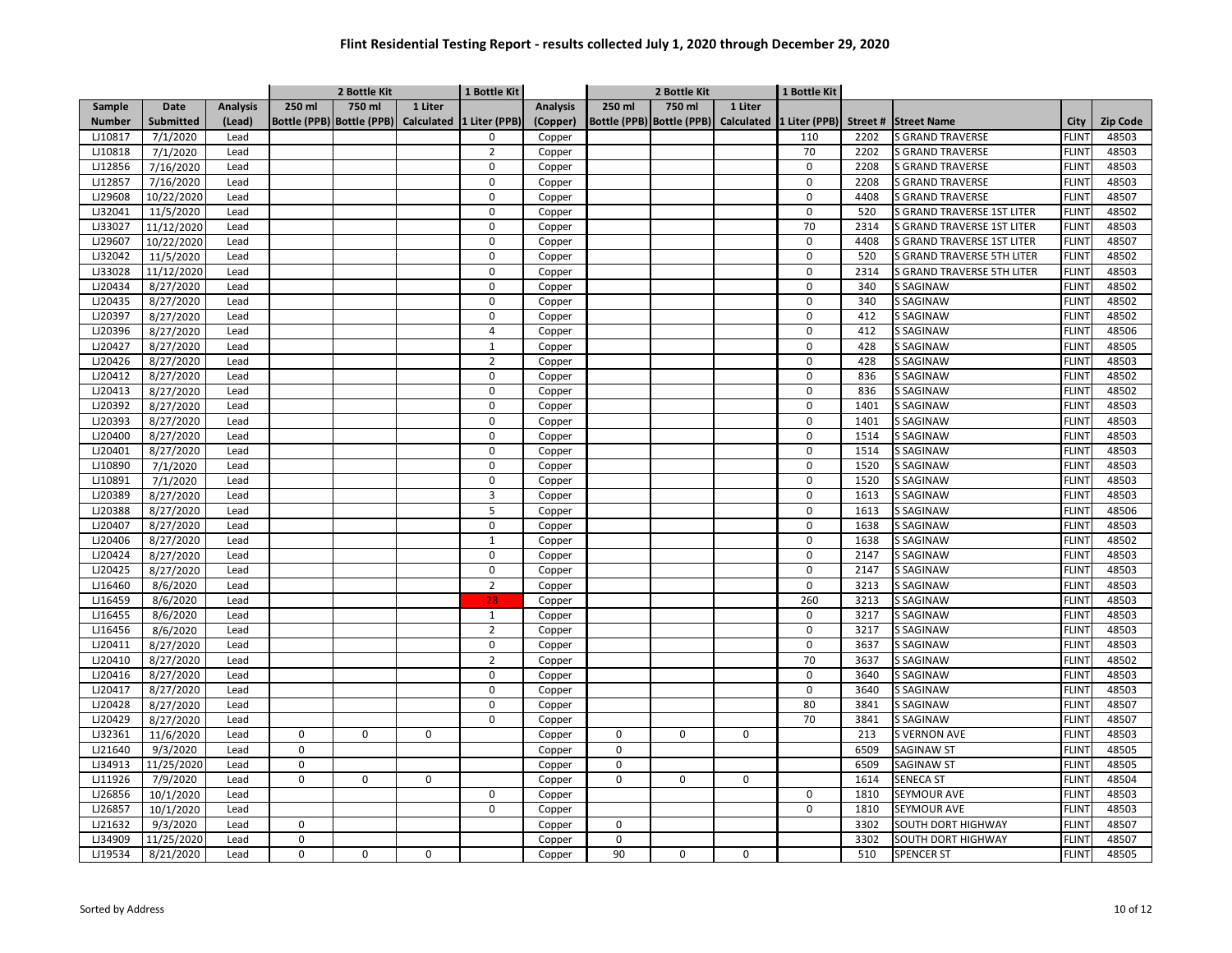|               |                  |                 |                | 2 Bottle Kit                         |             | 1 Bottle Kit   |                 |             | 2 Bottle Kit                         |             | 1 Bottle Kit   |            |                                    |              |                 |
|---------------|------------------|-----------------|----------------|--------------------------------------|-------------|----------------|-----------------|-------------|--------------------------------------|-------------|----------------|------------|------------------------------------|--------------|-----------------|
| Sample        | Date             | <b>Analysis</b> | 250 ml         | 750 ml                               | 1 Liter     |                | <b>Analysis</b> | 250 ml      | 750 ml                               | 1 Liter     |                |            |                                    |              |                 |
| <b>Number</b> | <b>Submitted</b> | (Lead)          |                | Bottle (PPB) Bottle (PPB) Calculated |             | 1 Liter (PPB)  | (Copper)        |             | Bottle (PPB) Bottle (PPB) Calculated |             |                |            | 1 Liter (PPB) Street # Street Name | City         | <b>Zip Code</b> |
| LJ19540       | 8/21/2020        | Lead            | $\mathbf{1}$   | 0                                    | 0           |                | Copper          | $\mathbf 0$ | $\pmb{0}$                            | 0           |                | 630        | <b>SPENCER ST</b>                  | <b>FLINT</b> | 48503           |
| LJ23392       | 9/15/2020        | Lead            | $\mathbf 0$    | $\mathbf 0$                          | $\mathsf 0$ |                | Copper          | $\mathbf 0$ | $\pmb{0}$                            | 0           |                | SAGINAW ST |                                    | FLINT        | 48507           |
| LJ15340       | 7/31/2020        | Lead            | $\mathbf 0$    | $\Omega$                             | 0           |                | Copper          | $\mathbf 0$ | $\mathbf 0$                          | 0           |                | 2613       | <b>STEVENSON ST</b>                | <b>FLINT</b> | 48504           |
| LJ20408       | 8/27/2020        | Lead            |                |                                      |             | $\mathbf 0$    | Copper          |             |                                      |             | $\mathbf 0$    | 1713       | <b>STOCKER</b>                     | <b>FLINT</b> | 48503           |
| LJ20409       | 8/27/2020        | Lead            |                |                                      |             | $\Omega$       | Copper          |             |                                      |             | $\mathbf 0$    | 1713       | <b>STOCKER</b>                     | <b>FLINT</b> | 48503           |
| LJ30593       | 10/27/2020       | Lead            | $\Omega$       | 0                                    | $\mathbf 0$ |                | Copper          | $\mathbf 0$ | $\pmb{0}$                            | 0           |                | 1401       | <b>SUNNYSIDE AVE</b>               | <b>FLINT</b> | 48503           |
| LJ10875       | 7/1/2020         | Lead            |                |                                      |             | 0              | Copper          |             |                                      |             | $\mathbf 0$    | 3769       | <b>SUNSET</b>                      | <b>FLINT</b> | 48503           |
| LJ10874       | 7/1/2020         | Lead            |                |                                      |             | $\mathbf 0$    | Copper          |             |                                      |             | $\mathbf 0$    | 3769       | <b>SUSNET</b>                      | FLINT        | 48503           |
| LJ20399       | 8/27/2020        | Lead            |                |                                      |             | 0              | Copper          |             |                                      |             | 0              | 2202       | SWAYZE                             | <b>FLINT</b> | 48503           |
| LJ20398       | 8/27/2020        | Lead            |                |                                      |             | $\overline{2}$ | Copper          |             |                                      |             | 90             | 2202       | SWAYZE                             | <b>FLINT</b> | 48503           |
| LJ22584       | 9/10/2020        | Lead            |                |                                      |             | $\mathbf 0$    | Copper          |             |                                      |             | $\mathbf 0$    | 2521       | <b>SWAYZE</b>                      | <b>FLINT</b> | 48503           |
| LJ22583       | 9/10/2020        | Lead            |                |                                      |             | $\mathbf{1}$   | Copper          |             |                                      |             | $\mathbf 0$    | 2521       | SWAYZE                             | <b>FLINT</b> | 48504           |
| LJ22595       | 9/10/2020        | Lead            |                |                                      |             | $\Omega$       | Copper          |             |                                      |             | $\mathbf 0$    | 2614       | SWAYZE                             | <b>FLINT</b> | 48503           |
| LJ22596       | 9/10/2020        | Lead            |                |                                      |             | $\mathbf 0$    | Copper          |             |                                      |             | $\mathbf 0$    | 2614       | SWAYZE                             | <b>FLINT</b> | 48503           |
| LJ22581       | 9/10/2020        | Lead            |                |                                      |             | $\mathbf 0$    | Copper          |             |                                      |             | 0              | 2618       | SWAYZE                             | <b>FLINT</b> | 48503           |
| LJ22582       | 9/10/2020        | Lead            |                |                                      |             | $\mathbf 0$    | Copper          |             |                                      |             | 0              | 2618       | SWAYZE                             | <b>FLINT</b> | 48503           |
| LJ22593       | 9/10/2020        | Lead            |                |                                      |             | $\mathbf 0$    | Copper          |             |                                      |             | $\mathbf 0$    | 2738       | SWAYZE                             | FLINT        | 48503           |
| LJ22594       | 9/10/2020        | Lead            |                |                                      |             | $\mathbf 0$    | Copper          |             |                                      |             | 0              | 2738       | SWAYZE                             | <b>FLINT</b> | 48503           |
| LJ25716       | 9/25/2020        | Lead            | $\mathbf 0$    | $\mathbf 0$                          | $\mathbf 0$ |                | Copper          | $\mathbf 0$ | $\Omega$                             | $\mathbf 0$ |                | 2913       | <b>THOM ST</b>                     | <b>FLINT</b> | 48506           |
| LJ30301       | 10/23/2020       | Lead            | $\overline{3}$ | $\mathbf 0$                          | $\mathsf 0$ |                | Copper          | 200         | 70                                   | 100         |                | 4212       | <b>TRUMBULL AVE</b>                | <b>FLINT</b> | 48502           |
| LJ15902       | 8/4/2020         | Lead            | $\pmb{0}$      | 0                                    | $\mathsf 0$ |                | Copper          | $\mathbf 0$ | $\pmb{0}$                            | 0           |                | 4534       | <b>TRUMBULL DR</b>                 | <b>FLINT</b> | 48504           |
| LJ33813       | 11/17/2020       | Lead            | $\mathbf 0$    | $\mathbf 0$                          | $\mathbf 0$ |                | Copper          | $\mathbf 0$ | $\mathbf 0$                          | 0           |                | 2217       | <b>TUSCOLA ST</b>                  | <b>FLINT</b> | 48503           |
| LJ12860       | 7/16/2020        | Lead            |                |                                      |             | 0              | Copper          |             |                                      |             | $\mathbf 0$    | 509        | W 12TH ST                          | <b>FLINT</b> | 48503           |
| LJ12861       | 7/16/2020        | Lead            |                |                                      |             | $\mathbf{1}$   | Copper          |             |                                      |             | $\mathbf 0$    | 509        | W 12TH ST                          | <b>FLINT</b> | 48503           |
| LJ12845       | 7/16/2020        | Lead            |                |                                      |             | 0              | Copper          |             |                                      |             | 0              | 602        | W 12TH ST                          | FLINT        | 48503           |
| LJ12844       | 7/16/2020        | Lead            |                |                                      |             | $\mathbf{1}$   | Copper          |             |                                      |             | 0              | 602        | W 12TH ST                          | <b>FLINT</b> | 48503           |
| LJ10849       | 7/1/2020         | Lead            |                |                                      |             | $\Omega$       | Copper          |             |                                      |             | $\mathbf 0$    | 1038       | W 12TH ST                          | <b>FLINT</b> | 48507           |
| LJ10850       | 7/1/2020         | Lead            |                |                                      |             | $\mathbf 0$    | Copper          |             |                                      |             | $\mathbf 0$    | 1038       | W 12TH ST                          | <b>FLINT</b> | 48507           |
| LJ14029       | 7/23/2020        | Lead            |                |                                      |             | $\mathbf 0$    | Copper          |             |                                      |             | 0              | 512        | W 5TH ST                           | <b>FLINT</b> | 48503           |
| LJ14030       | 7/23/2020        | Lead            |                |                                      |             | $\mathbf 0$    | Copper          |             |                                      |             | $\overline{0}$ | 512        | W 5TH ST                           | <b>FLINT</b> | 48503           |
| LJ10884       | 7/1/2020         | Lead            |                |                                      |             | $\mathbf 0$    | Copper          |             |                                      |             | 0              | 1201       | W ATHERTON                         | FLINT        | 48507           |
| LJ10885       | 7/1/2020         | Lead            |                |                                      |             | 3              | Copper          |             |                                      |             | 0              | 1201       | W ATHERTON                         | <b>FLINT</b> | 48506           |
| LJ32047       | 11/5/2020        | Lead            |                |                                      |             | $\mathbf 0$    | Copper          |             |                                      |             | $\mathbf 0$    | 1201       | W ATHERTON 1ST LITER               | <b>FLINT</b> | 48507           |
| LJ32048       | 11/5/2020        | Lead            |                |                                      |             | $\mathbf 0$    | Copper          |             |                                      |             | 0              | 1201       | W ATHERTON 5TH LITER               | <b>FLINT</b> | 48507           |
| LJ24017       | 9/17/2020        | Lead            |                |                                      |             | $\mathbf{1}$   | Copper          |             |                                      |             | 0              | 1110       | W COURT                            | <b>FLINT</b> | 48504           |
| LJ24016       | 9/17/2020        | Lead            |                |                                      |             | 6              | Copper          |             |                                      |             | $\mathbf 0$    | 1110       | W COURT                            | <b>FLINT</b> | 48504           |
| LJ10827       | 7/1/2020         | Lead            |                |                                      |             | $\mathbf 0$    | Copper          |             |                                      |             | $\mathbf 0$    | 1526       | W COURT                            | <b>FLINT</b> | 48503           |
| LJ10828       | 7/1/2020         | Lead            |                |                                      |             | $\mathbf 0$    | Copper          |             |                                      |             | 0              | 1526       | W COURT                            | <b>FLINT</b> | 48503           |
| LJ10855       | 7/1/2020         | Lead            |                |                                      |             | 0              | Copper          |             |                                      |             | 0              | 2305       | W COURT                            | FLINT        | 48503           |
| LJ10856       | 7/1/2020         | Lead            |                |                                      |             | 0              | Copper          |             |                                      |             | 0              | 2305       | W COURT                            | <b>FLINT</b> | 48503           |
| LJ21662       | 9/3/2020         | Lead            |                |                                      |             | $\mathbf 0$    | Copper          |             |                                      |             | 0              | 3209       | W COURT                            | <b>FLINT</b> | 48503           |
| LJ21663       | 9/3/2020         | Lead            |                |                                      |             | $\mathbf{1}$   | Copper          |             |                                      |             | $\mathbf 0$    | 3209       | W COURT                            | <b>FLINT</b> | 48503           |
| LJ21642       | 9/3/2020         | Lead            |                |                                      |             | $\mathbf 0$    | Copper          |             |                                      |             | $\mathbf 0$    | 3802       | W COURT                            | FLINT        | 48532           |
| LJ21643       | 9/3/2020         | Lead            |                |                                      |             | $\mathbf 0$    | Copper          |             |                                      |             | $\mathbf 0$    | 3802       | W COURT                            | <b>FLINT</b> | 48532           |
| LJ10815       | 7/1/2020         | Lead            |                |                                      |             | $\mathbf 0$    | Copper          |             |                                      |             | $\mathbf 0$    | 4029       | W COURT                            | <b>FLINT</b> | 48532           |
| LJ10816       | 7/1/2020         | Lead            |                |                                      |             | 0              | Copper          |             |                                      |             | 0              | 4029       | W COURT                            | <b>FLINT</b> | 48532           |
| LJ25393       | 9/24/2020        | Lead            |                |                                      |             | $\mathbf 0$    | Copper          |             |                                      |             | 0              | 3009       | W COURT #2                         | <b>FLINT</b> | 48503           |
| LJ25394       | 9/24/2020        | Lead            |                |                                      |             | $\mathbf 0$    | Copper          |             |                                      |             | 0              | 3009       | W COURT #2                         | FLINT        | 48503           |
| LJ10878       | 7/1/2020         | Lead            |                |                                      |             | $\mathbf{1}$   | Copper          |             |                                      |             | 0              | 2225       | W COURT ST                         | <b>FLINT</b> | 48503           |